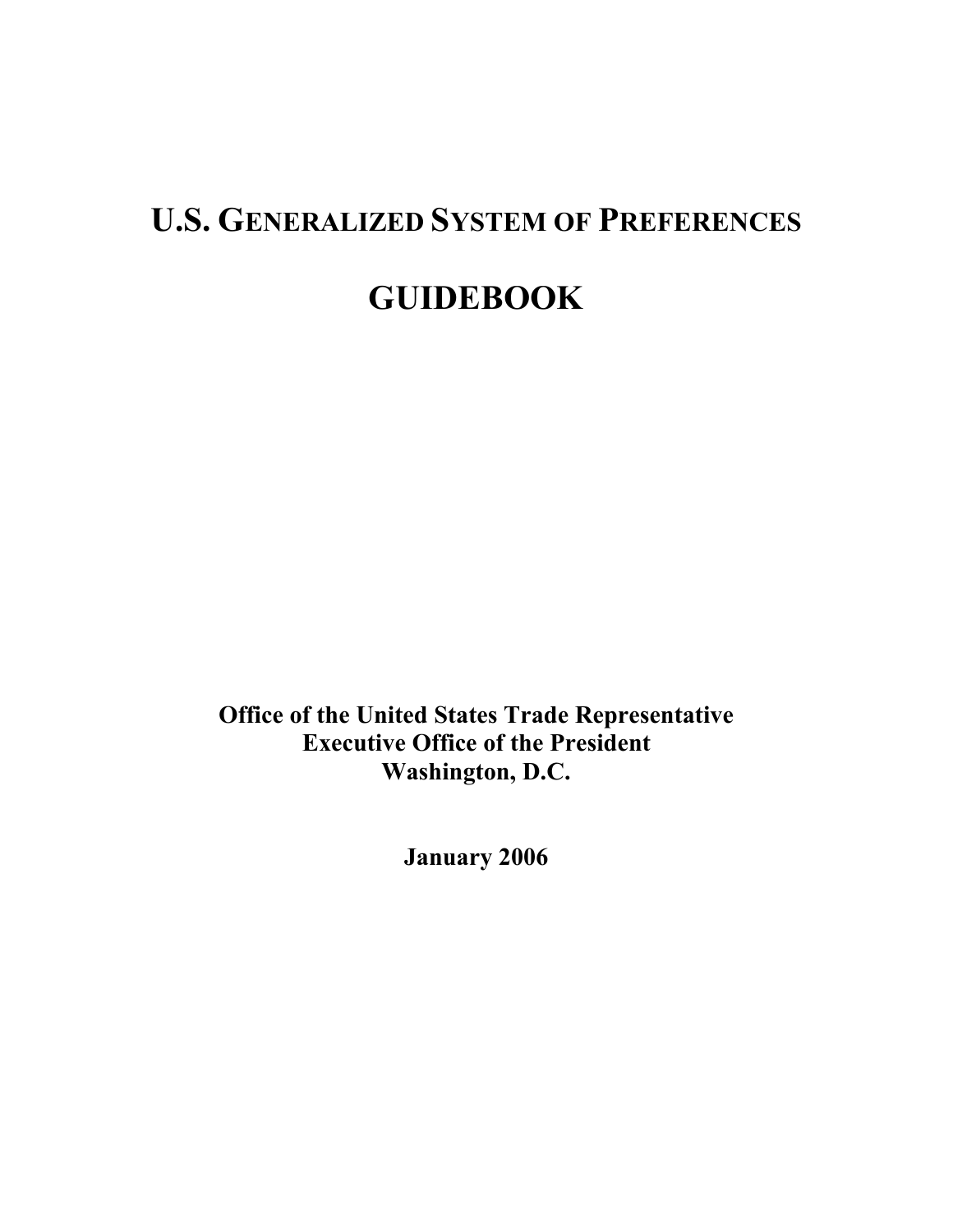|  |  | <b>TABLE OF CONTENTS</b> |
|--|--|--------------------------|
|--|--|--------------------------|

| Introduction                                                                                                                                                                                                  | 3                          |
|---------------------------------------------------------------------------------------------------------------------------------------------------------------------------------------------------------------|----------------------------|
| Abbreviations and Acronyms                                                                                                                                                                                    | $\overline{4}$             |
| <b>GSP</b> Information Center                                                                                                                                                                                 | 5                          |
| <b>Frequently Asked Questions About GSP</b>                                                                                                                                                                   | 6                          |
| Information on Countries and Products Eligible for GSP<br>and Procedures for Modifying the GSP Program                                                                                                        | 16                         |
| <b>GSP-Eligible Beneficiaries</b><br><b>Independent Countries</b><br>Non-Independent Countries and Territories<br><b>Least Developed Beneficiary Developing Countries</b><br><b>Associations of Countries</b> | 16<br>16<br>17<br>17<br>18 |
| Criteria for Country Eligibility Under GSP<br>Mandatory Criteria<br>Discretionary Criteria                                                                                                                    | 19<br>19<br>20             |
| Articles Not Produced in the United States on January 1, 1995                                                                                                                                                 | 21                         |
| Articles and Countries Granted Waivers of All<br><b>Competitive-Need Limitations</b>                                                                                                                          | 22                         |
| Articles for Which the Identified Beneficiary Country is<br>Ineligible for GSP Treatment                                                                                                                      | 26                         |
| Information on Submitting a GSP Petition<br><b>General Instructions</b>                                                                                                                                       | 26<br>26                   |
| <b>Other Information Sources</b>                                                                                                                                                                              | 32                         |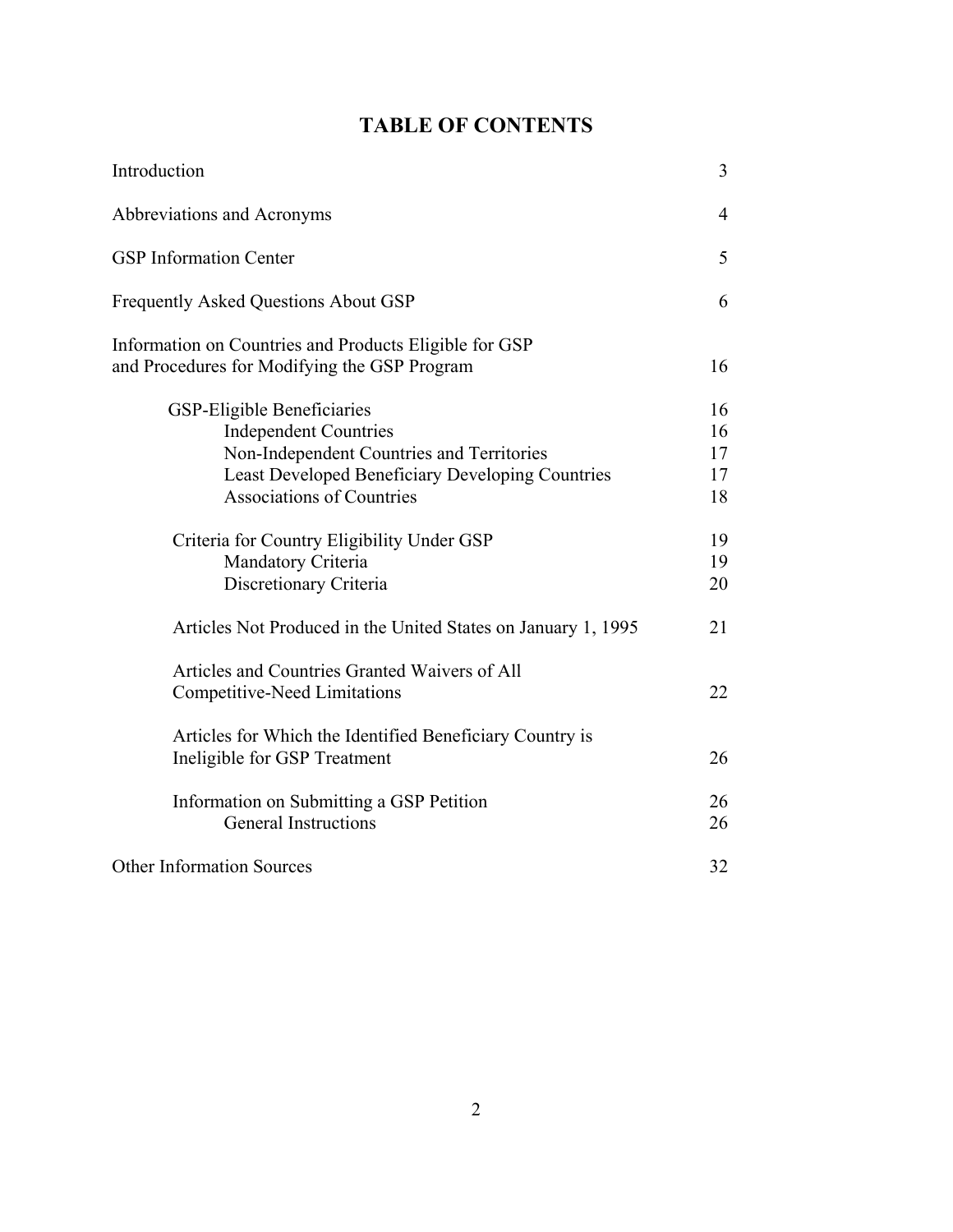# **INTRODUCTION**

The U.S. Generalized System of Preferences (GSP), a program designed to promote economic growth in the developing world, provides preferential duty-free treatment for 3,400 products from 136 designated beneficiary countries and territories. The GSP program was instituted on January 1, 1976, and authorized under the Trade Act of 1974 (19 USC 2461 et seq.) for a tenyear period. It has been renewed periodically since then, most recently in 2002, when President Bush signed legislation that reauthorized the GSP program through 2006.

The purpose of this Guidebook is to facilitate public understanding of the GSP and the information contained in the basic implementing documents. The statute and implementing documents remain the controlling authority. This Guidebook includes regulations concerning petition development and submission, a sample petition outline, as well as answers to Frequently Asked Questions and other information. The legislation authorizing the U.S. GSP program can be found at 19 USC 2461-2467

([http://www.ustr.gov/assets/Trade\\_Development/Preference\\_Programs/GSP/asset\\_upload\\_file15](http://www.ustr.gov/assets/Trade_Development/Preference_Programs/GSP/asset_upload_file15) 1\_8358.pdf). USTR's GSP regulations may be found at 15 CFR Part 2007 (and can be found on the USTR website (http://www.access.gpo.gov/nara/cfr/waisidx 05/15cfr2007 05.html); and Customs' GSP regulations may be found at 19 CFR Part 10.171 through 10.178. In addition, Customs has posted a variety of reference materials of assistance to importers and exporters using the GSP program at [http://www.customs.gov.](http://www.customs.gov)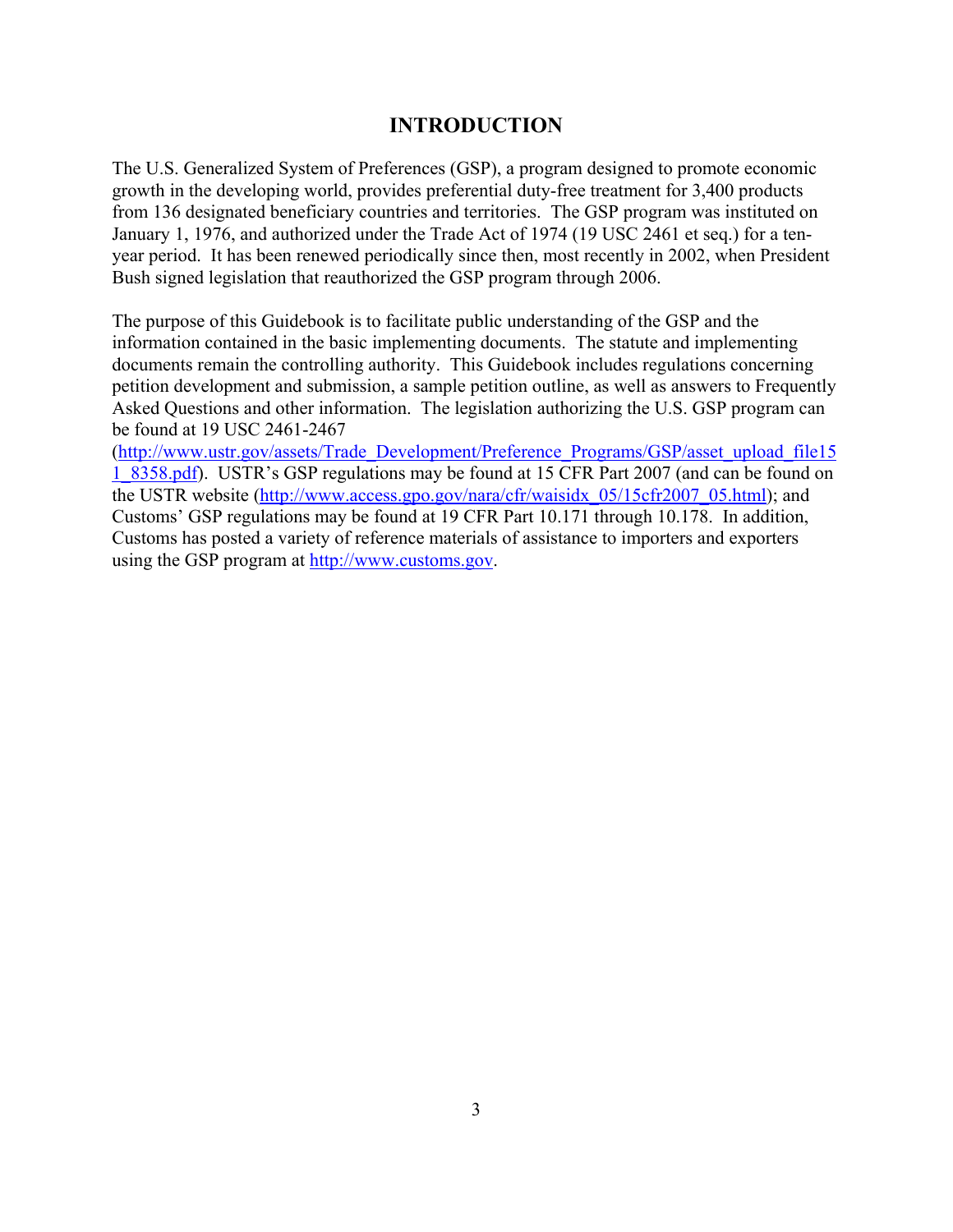# **ABBREVIATIONS AND ACRONYMS**

| <b>AGOA</b>    | African Growth and Opportunity Act                                 |
|----------------|--------------------------------------------------------------------|
| <b>ASEAN</b>   | <b>Association of Southeast Asian Nations</b>                      |
| <b>BDC</b>     | <b>Beneficiary Developing Country</b>                              |
| <b>CARICOM</b> | Caribbean Common Market                                            |
| <b>CFR</b>     | Code of Federal Regulations                                        |
| <b>CNL</b>     | <b>Competitive Need Limitations</b>                                |
| EAC            | Tripartite Commission on East African Cooperation                  |
| <b>GATT</b>    | General Agreement on Tariffs and Trade                             |
| <b>GDP</b>     | <b>Gross Domestic Product</b>                                      |
| <b>GNP</b>     | <b>Gross National Product</b>                                      |
| <b>GSP</b>     | U.S. Generalized System of Preferences                             |
| <b>HTSUS</b>   | Harmonized Tariff Schedule of the United States                    |
| <b>IBRD</b>    | International Bank for Reconstruction and Development (World Bank) |
| <b>IMF</b>     | <b>International Monetary Fund</b>                                 |
| <b>LDBDC</b>   | <b>Least Developed Beneficiary Developing Country</b>              |
| <b>MFN</b>     | Most Favored Nation (now NTR)                                      |
| <b>NTR</b>     | <b>Normal Trade Relations</b>                                      |
| <b>OMB</b>     | Office of Management and Budget                                    |
| <b>SADC</b>    | Southern African Development Community                             |
| <b>SPI</b>     | Special Program Indicator                                          |
| <b>TPRG</b>    | <b>Trade Policy Review Group</b>                                   |
| <b>TPSC</b>    | <b>Trade Policy Staff Committee</b>                                |
| <b>USAID</b>   | U.S. Agency for International Development                          |
| U.S.C.         | U.S. Code                                                          |
| <b>USITC</b>   | U.S. International Trade Commission                                |
| <b>USTR</b>    | U.S. Trade Representative                                          |
| <b>WAEMU</b>   | West African Economic and Monetary Union                           |
| <b>WTO</b>     | World Trade Organization                                           |
|                |                                                                    |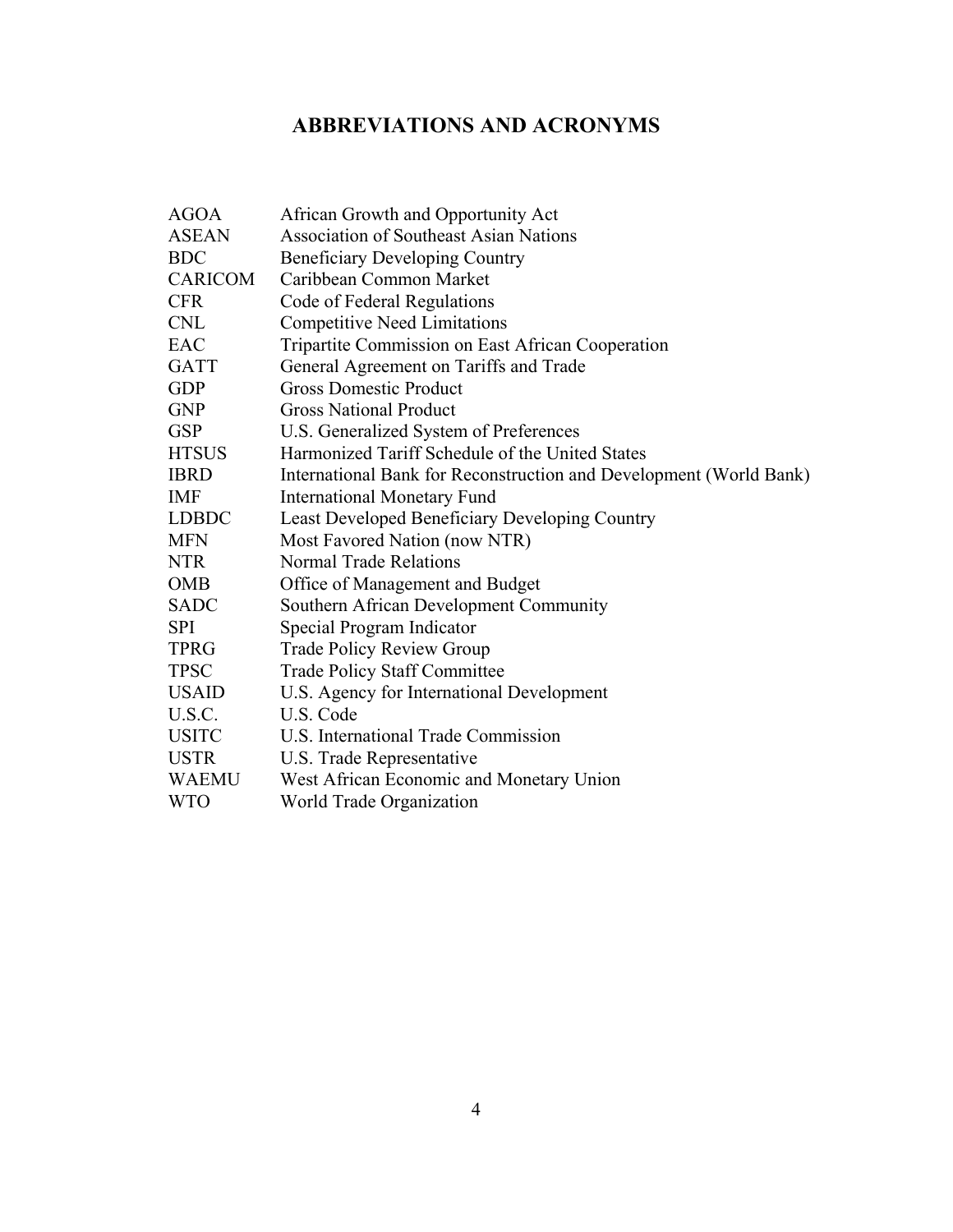## **GSP PROGRAM INFORMATION CENTER**

# **Location of GSP Program Information Center:**

 Office of the U.S. Trade Representative 1724 F Street, N.W. Washington, D.C. 20508 Telephone: (202) 395-6971 Fax: (202) 395-9481 Email: contactustr@ustr.eop.gov

# **Public Documents Available for Viewing at:**

 USTR Public Reading Room 1724 F Street N.W. Washington, D.C. 20508 Telephone: (202) 395-6186

Visitors must make an appointment in advance by calling the number indicated above. Appointments are available between 9:30 A.M. to Noon and 1 P.M to 4 P.M., Monday through Friday.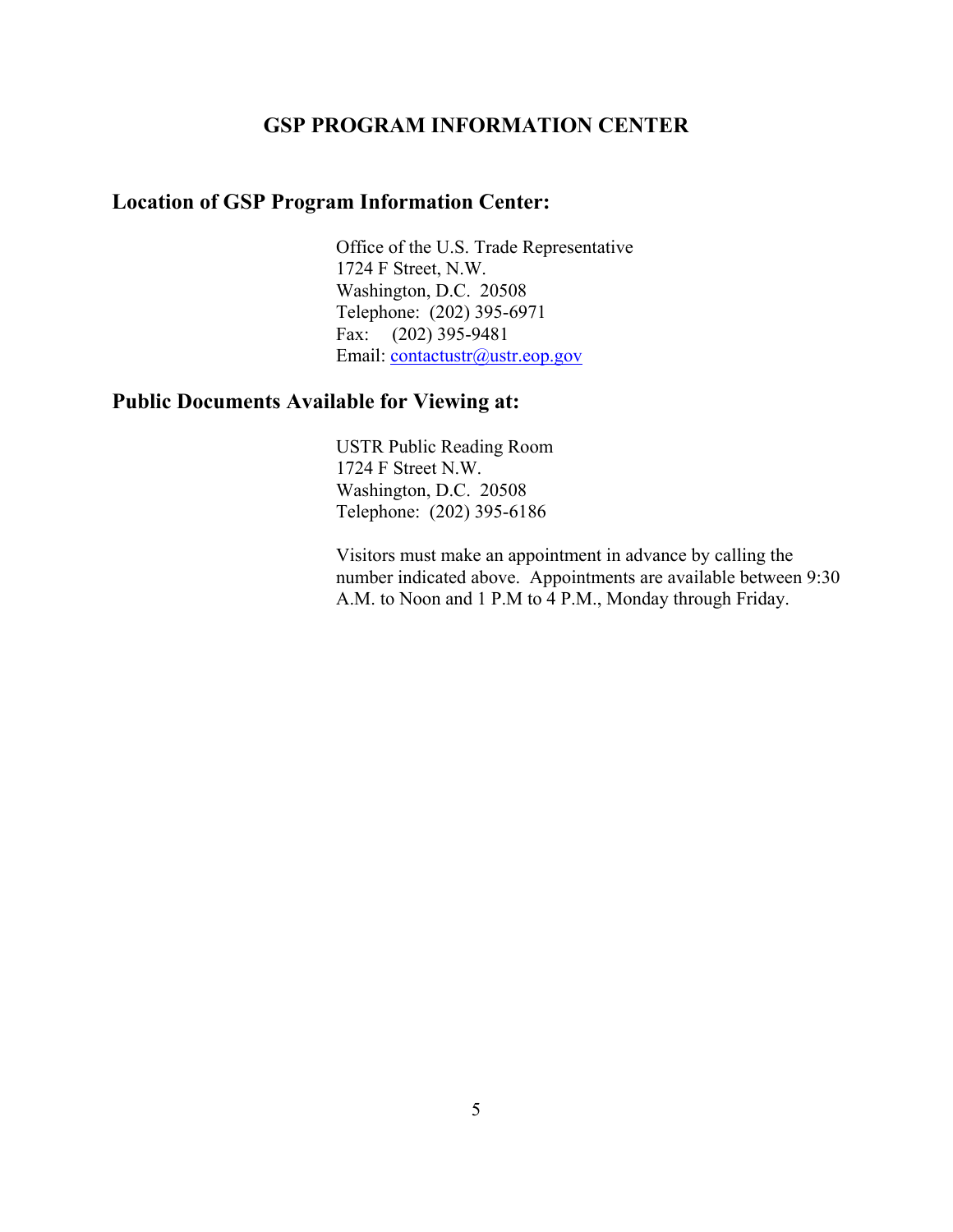## **FREQUENTLY ASKED QUESTIONS ABOUT GSP**

- 1. GSP-Eligible Articles
- 2. GSP Beneficiary Developing Countries
- 3. Competitive Need Limitations and Requests for Waivers
- 4. Graduation of a Beneficiary Country from GSP
- 5. Rule-of-Origin Requirements
- 6. "Imported Directly" Requirement
- 7. Handicraft Textiles
- 8. Other Topics

## **1. GSP-Eligible Articles**

# *Which imports into the United States qualify for duty-free treatment under the GSP?*

A GSP-eligible import meets the following requirements (described in more detail below):

(1) It must be included in the list of GSP-eligible articles.

(2) It must be imported directly from a designated beneficiary developing country (BDC) or association.

(3) The BDC or association must be eligible for GSP treatment for that article.

(4) The article must be the growth, product, or manufacture of a BDC and must meet the value-added requirements.

 (5) The exporter/importer must request duty-free treatment under GSP by placing an "A" before the HTSUS number that identified the imported article on the appropriate shipping documents.

## *Which articles are eligible for duty-free treatment?*

Approximately 3400 articles from all GSP beneficiaries are eligible for duty-free treatment. In 1996, an additional 1,400 articles just from least developed beneficiary developing countries (LDBDCs) were made eligible for duty-free treatment. The combined lists include most dutiable manufactures and semi-manufactures and also selected agricultural, fishery, and primary industrial products not otherwise duty-free. LDBDCs are designated as such pursuant to section 502(a)(2) of the Trade Act of 1974, as amended and, in practice, are typically GSP beneficiaries that are on the United Nations list of least developed countries. Some BDCs and LDBDCs have been subsequently removed from GSP-beneficiary eligibility resulting from the acceptance of country practice petitions submitted because of worker rights or intellectual property concerns.

Articles eligible for GSP treatment are identified in the current edition of the HTSUS, which is published by the U.S. International Trade Commission. The complete HTSUS can be downloaded from the USITC web site ([http://www.usitc.gov/tata/hts](http://www.usitc.gov/tata/hts/)/), or inspected at the USTR Reading Room, the field offices of the Department of Commerce, and the U.S. Embassies or Consulates. The USITC also maintains a database of product eligibility information for all U.S.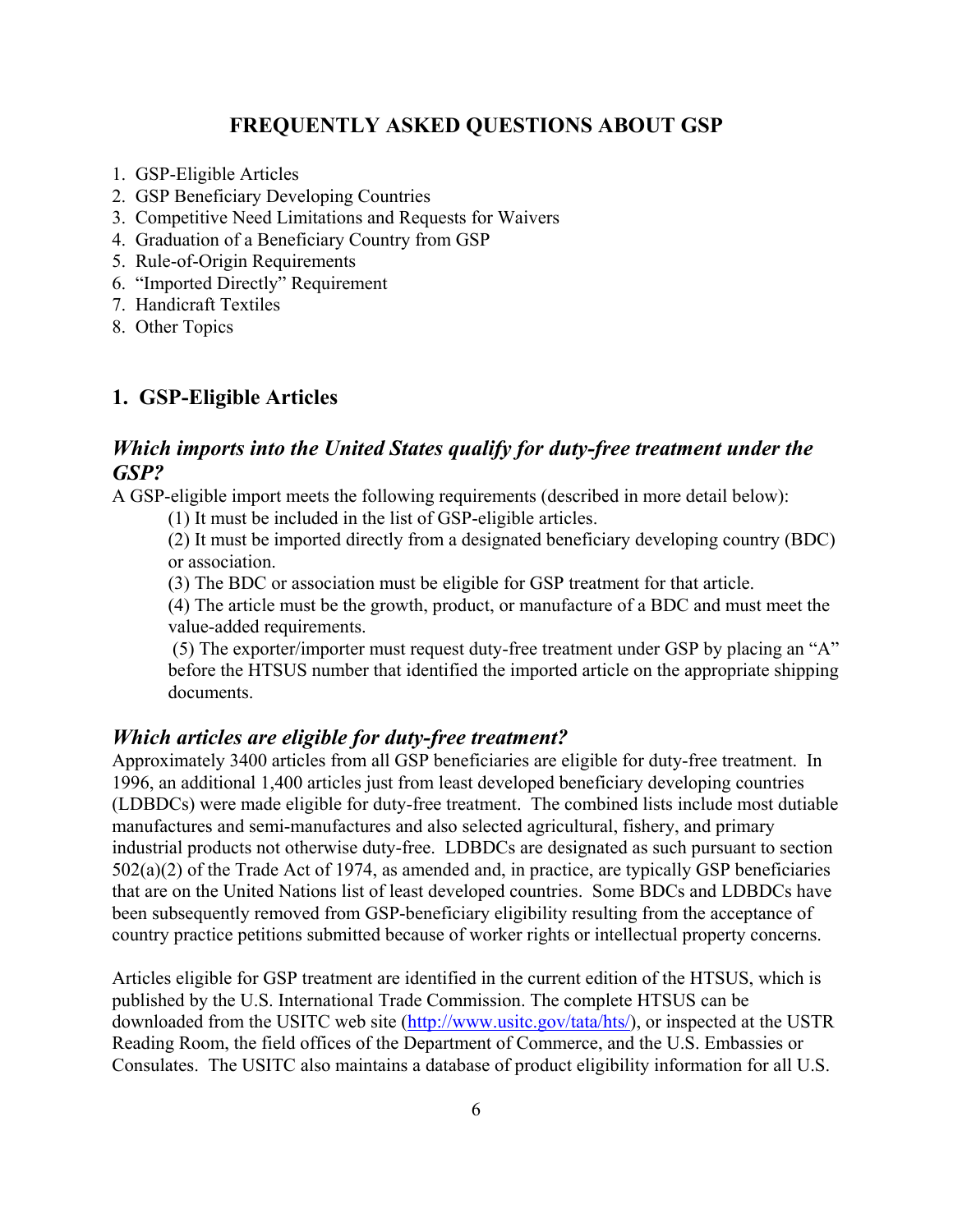preference programs, including GSP, that is searchable by HTS category number ([http://dataweb.usitc.gov/scripts/gsp/gsp\\_tariff.asp](http://dataweb.usitc.gov/scripts/gsp/gsp_tariff.asp)).

## *Can any article be designated as eligible for GSP?*

No. Certain articles are prohibited by law (19 U.S.C. 2463) from receiving GSP treatment. These are articles that were not eligible for GSP on January 1, 1995, and include most textiles, watches, footwear, handbags, luggage, flat goods, work gloves, and other leather apparel. In addition, any other articles determined to be import-sensitive cannot be made eligible for GSP. In this regard, the GSP law

([http://www.ustr.gov/assets/Trade\\_Development/Preference\\_Programs/GSP/asset\\_upload\\_file15](http://www.ustr.gov/assets/Trade_Development/Preference_Programs/GSP/asset_upload_file15) 1\_8358.pdf) specifically cites steel, glass, and electronics.

## *How is an article identified as GSP eligible in the HTSUS?*

The letter **A** in the "Special" tariff column of the HTSUS identifies GSP-eligible articles. The following table presents three HTSUS tariff lines to illustrate variations in the treatment given to different GSP articles. Under each entry for a GSP-eligible article in the HTSUS, the letter **A**, **A+**, or **A\*** in the "Special" column identifies the article as GSP-eligible under certain conditions. The letter **A** designates articles that are GSP-eligible for all BDCs. The letter **A+** indicates articles that are GSP-eligible only for LDBDCs. The letter **A\*** identifies articles that are GSPeligible except for imports from one or more specific BDCs that have lost GSP eligibility for that article. The HTSUS indicates the GSP status of articles as follows:

|                   |                                                          | Rate of Duty $(\% )$ |                |    |
|-------------------|----------------------------------------------------------|----------------------|----------------|----|
| <b>HTSUS</b>      |                                                          |                      | Column 1       |    |
| <b>Subheading</b> | <b>Article description</b>                               | General              | <b>Special</b> |    |
| 8406.10.10        | Steam turbines for marine<br>propulsion                  | 6.7                  | Free A         | 20 |
| 8413.30.10        | Fuel-injection pumps for<br>compression-ignition engines | 2.5                  | Free $A^*$     | 35 |
| 8708.92.50        | Mufflers and exhaust pipes                               | 2.5                  | Free $A+$      | 25 |

For articles marked with **A\***, section 4(d) of the General Notes of the HTSUS identifies the BDC(s) to which the restriction applies. See "GSP Beneficiary Countries" below.

## *What is the rate of duty on a GSP-eligible article?*

All imports of GSP-eligible articles from BDCs are duty-free.

## *How can the correct classification be determined?*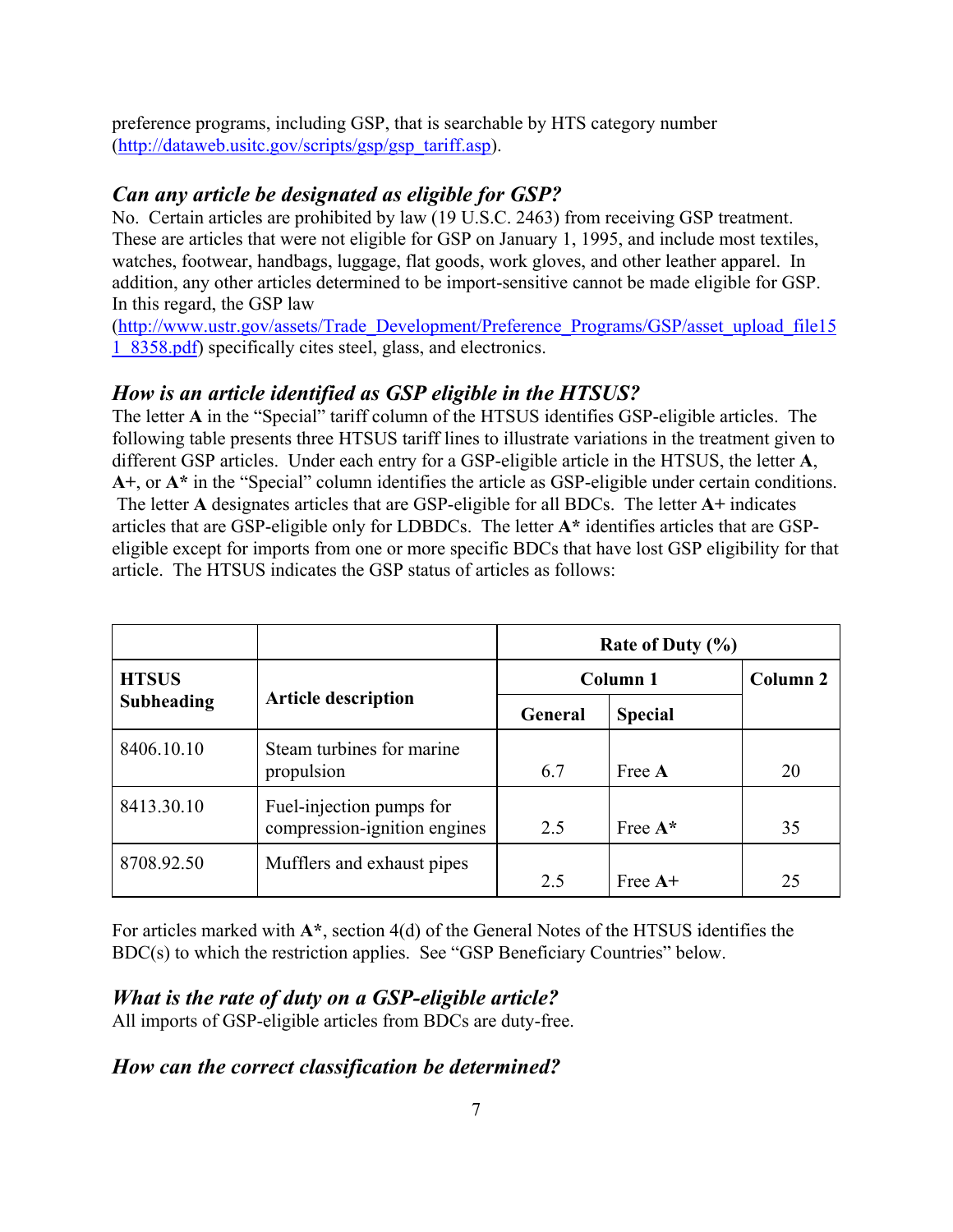The U.S. Bureau of Customs and Border Protection (formerly the U.S. Customs Service) is responsible for classifying imports under the HTSUS, which contains a description of each product. Any questions concerning the appropriate classification of a particular product may be directed to Customs officers at the port of entry or to Customs Office of Regulations and Rulings in Washington, D.C.

# **2. GSP Beneficiary Developing Countries**

# *Where are the official lists published of GSP-eligible beneficiaries -- including countries, territories, associations of countries, and LDBDCs -- and the articles with country restrictions on eligibility?*

Section 4(a) of the General Notes at the beginning of the HTSUS contains the official list of GSP-eligible beneficiaries. Section 4(c) contains the list of LDBDCs. Section 4(d) contains the list of the imported articles that are not eligible for GSP treatment from designated GSP countries. When a BDC is first designated or otherwise undergoes a change in status with respect to GSP eligibility, a notice is published in the Federal Register. The lists contained in the General Notes are periodically modified to reflect these changes. See below.

## *How does an importer request GSP treatment?*

The request is made by placing the letter **A**, as a prefix, before the HTSUS tariff-line number on the shipment entry documentation. This letter is referred to as the Special Program Indicator (SPI).

## *How are certain products removed from GSP eligibility?*

The President may remove products from GSP eligibility in three contexts:

(1) in response to petitions submitted by the interested parties in the annual review;

(2) upon designating new products, by precluding certain BDCs from GSP eligibility as to those products; and

(3) upon redesignating specific articles as GSP-eligible, by denying redesignation to certain BDCs.

#### *Is the list of eligible articles and countries ever modified?*

Yes. The U.S. Government, through the GSP Subcommittee, conducts an annual review of the list of articles and countries eligible for duty-free treatment. A listing of modifications under consideration (other than those involving the automatic "competitive need" limits) is published in the Federal Register. Modifications in the list normally take effect on July 1 of the following calendar year.

#### *How can someone modify the list of articles or countries?*

Any person may petition the GSP Subcommittee to request modifications in the list of countries eligible for GSP treatment; only an "interested party" may petition for modifications to the list of articles eligible for GSP treatment. For purposes of this provision, an interested party is any party who has significant economic interest in the subject matter of the request, or any other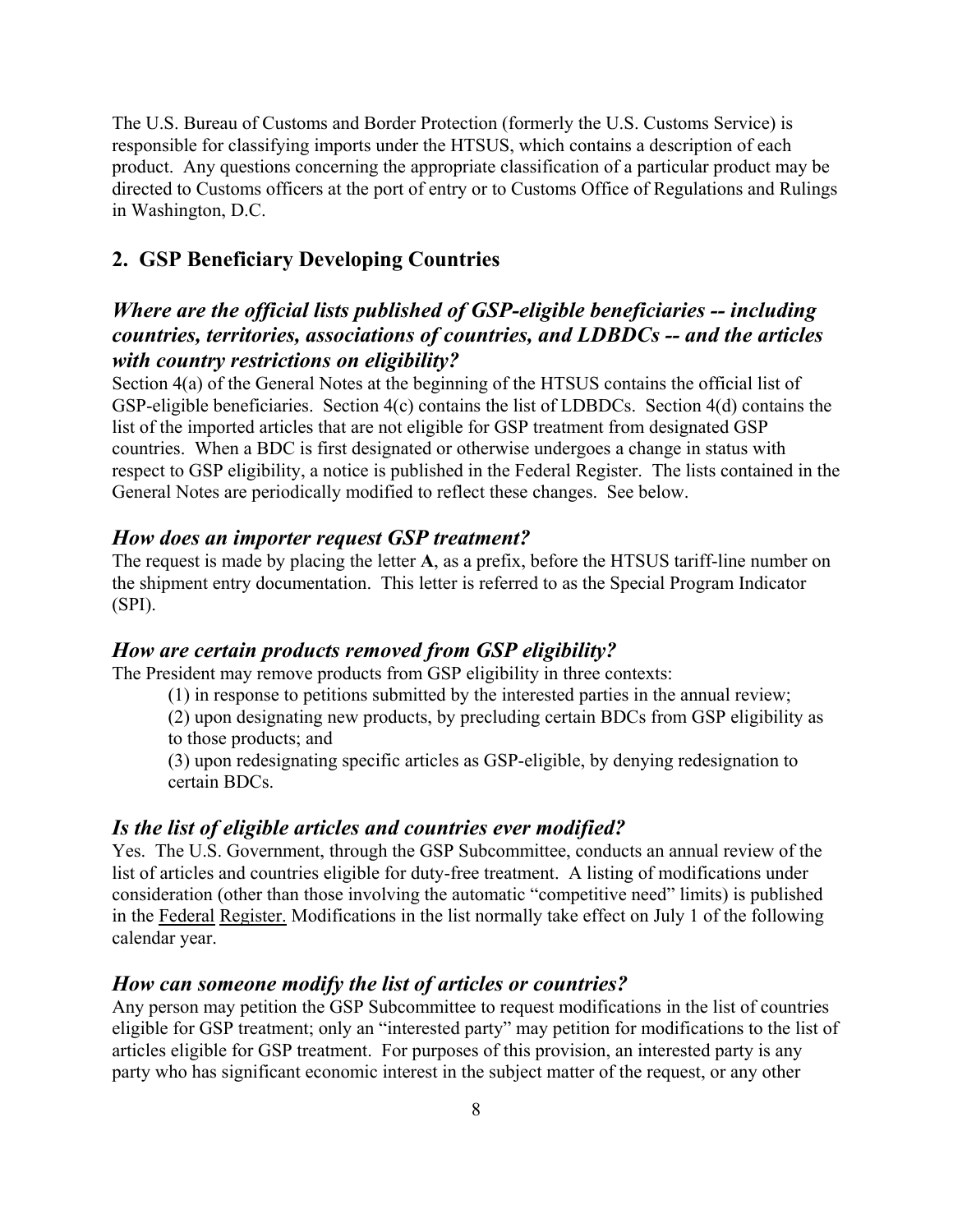party representing a significant economic interest that would be materially affected by the action requested, such as a domestic producer of a like or directly competitive product, a commercial importer or retailer of a product eligible for GSP or for which eligibility is requested, or a foreign government. In order to be considered in a particular annual review, petitions must be submitted to the GSP Subcommittee by the deadline for submissions for that review, which is normally announced annually in the Federal Register. Petitions must conform to the applicable rules and regulations. Petitions accepted for review are subject to public hearings and a full review by the major executive departments having a role in U.S. trade policy. Modifications made pursuant to the annual review are implemented by executive order, or Presidential proclamation, and are published in the Federal Register. (See suggested outlines of GSP petitions below).

# *What factors are taken into account in modifying the list of eligible articles or countries?*

In modifying the GSP list of articles and countries, the following factors must be considered:

(1) the effect such action will have on furthering the economic expansion of the country's exports;

(2) the extent to which other major developed countries are undertaking a comparable effort to assist developing countries by granting generalized preferences with respect to imports of products of the country;

(3) the anticipated impact of such action on the United States producers of like or directly competitive products; and

(4) the extent of the country's competitiveness with respect to eligible products.

In addition, the statute provides mandatory and discretionary factors the President must take into account in designating a country eligible for GSP. (19 USC 2462(b) and (c)). Finally, the statute also provides a list of articles that may not be designated eligible for GSP. (19 USC  $2463(b)$ ).

Because the U.S. GSP program has been in operation since 1976, many of the products not currently eligible for GSP have been considered for eligibility in a prior year. Consulting the petition history for a product may provide helpful information on its potential for inclusion on the GSP eligible list. The public version of petitions is on file at USTR's Reading Room. Please call 202-395-6186 to make an appointment.

## *Who makes the determinations regarding GSP product and country eligibility?*

GSP issues are reviewed within the interagency trade policy committee framework coordinated and chaired by the USTR. Major Executive branch departments having a role in trade policy participate in the interagency review of changes in GSP eligibility. Each of these agencies is represented on the GSP Subcommittee, which USTR chairs. USTR also maintains the day-today operation of the GSP under the guidance of the Executive Director. The President ultimately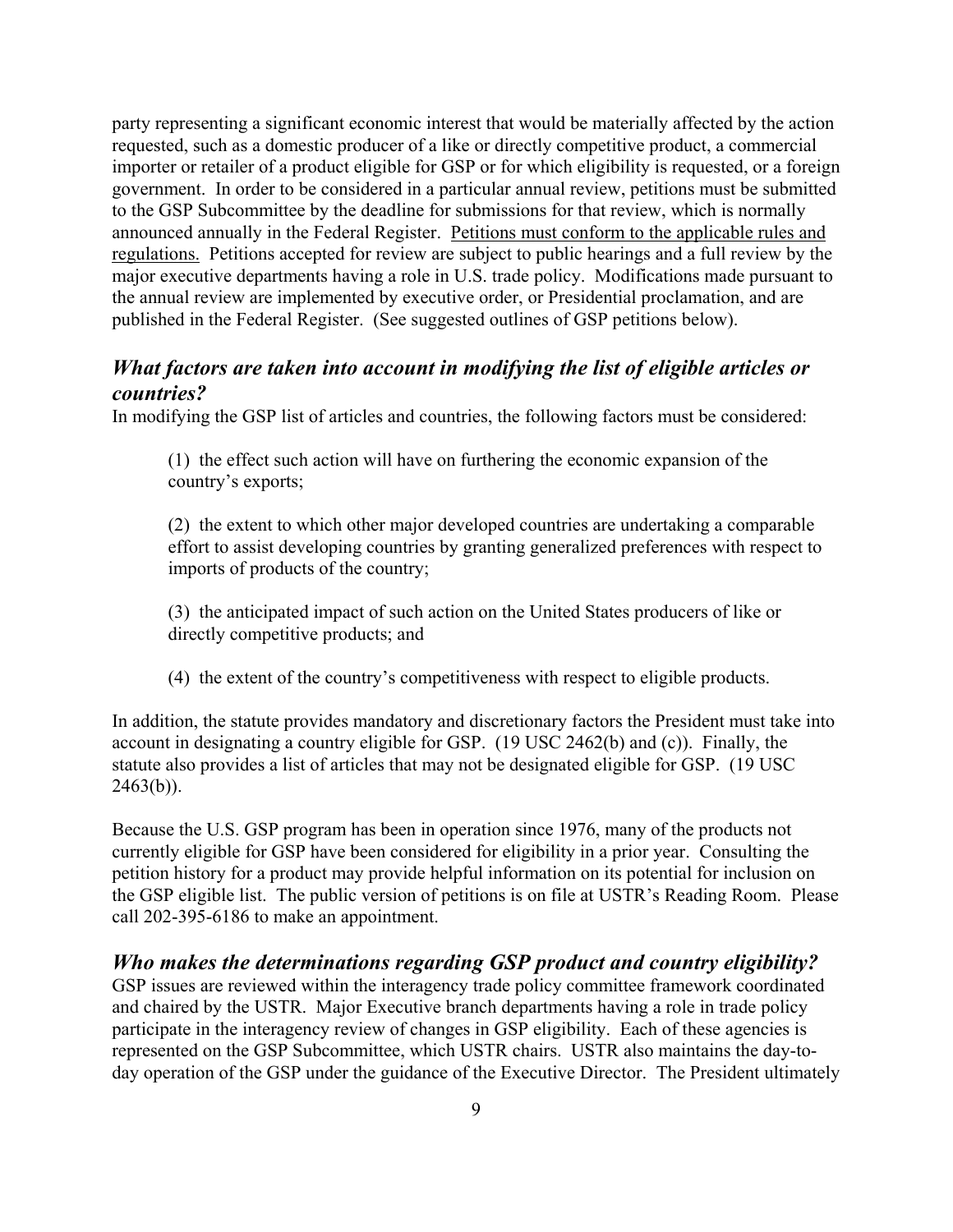determines which countries and which products are eligible for GSP benefits.

## *Do all beneficiary countries receive duty-free treatment on the entire list of articles?*

No. Particular shipments or imports from a particular BDC may be ineligible because: (1) they exceed the competitive need limitations (see below); (2) the BDC has been graduated with respect to that product; (3) the imports fail to meet the value-added requirements; (4) the importer supplying incomplete documentation; (5) the imports otherwise fail to meet other Customs requirements.

## **3. Competitive Need Limitations and Requests for Waivers**

#### *What are competitive need limitations?*

Competitive need limitations provide a ceiling on GSP benefits for each product and BDC. A BDC will automatically lose its GSP eligibility with respect to a product if competitive need limitations are exceeded (if no waiver is granted – see below). The competitive need limitations require the termination of a BDC's GSP eligibility on a product if during any calendar year U.S. imports from that country: (1) account for 50 percent or more of the value of total U.S. imports of that product; or (2) exceed a certain dollar value. The dollar-value limit is increased by \$5 million annually; the limit was set at \$110 million in 2003, increased to \$115 million in 2004, and is \$120 million in 2005. Products will be found "sufficiently competitive" when imported from a specified beneficiary when they exceed one of these limits. By statute, GSP treatment for an article exceeding the CNL terminates July 1 of the next calendar year.

## *Are the competitive need limits ever waived?*

Yes. Competitive need limits can be waived under four circumstances, as described below.

## *Types of competitive need waivers*

|                        | Percent Limit Waived | Value Limit Waived |
|------------------------|----------------------|--------------------|
| Petitioned waiver      | Yes                  | Yes                |
| " $504(d)$ " waiver    | Yes                  | No                 |
| De Minimis waiver      | Yes                  | No                 |
| Least developed waiver | Yes                  | Yes                |

*Petitioned waivers:*As a result of amendments to the GSP law made in 1984, the President may grant a competitive need waiver for a product imported from a BDC. Interested parties may petition for a waiver during the annual review process only when the product is below the CNL limit. In deciding whether to grant a waiver, the President is required to place "great weight" on the extent to which the country is providing reasonable and equitable access to its market for U.S. goods and services and the extent to which the country is providing reasonable and effective protection to U.S. intellectual property rights. If a waiver is granted, both the percentage and the dollar limit are waived. The total value of U.S. imports from all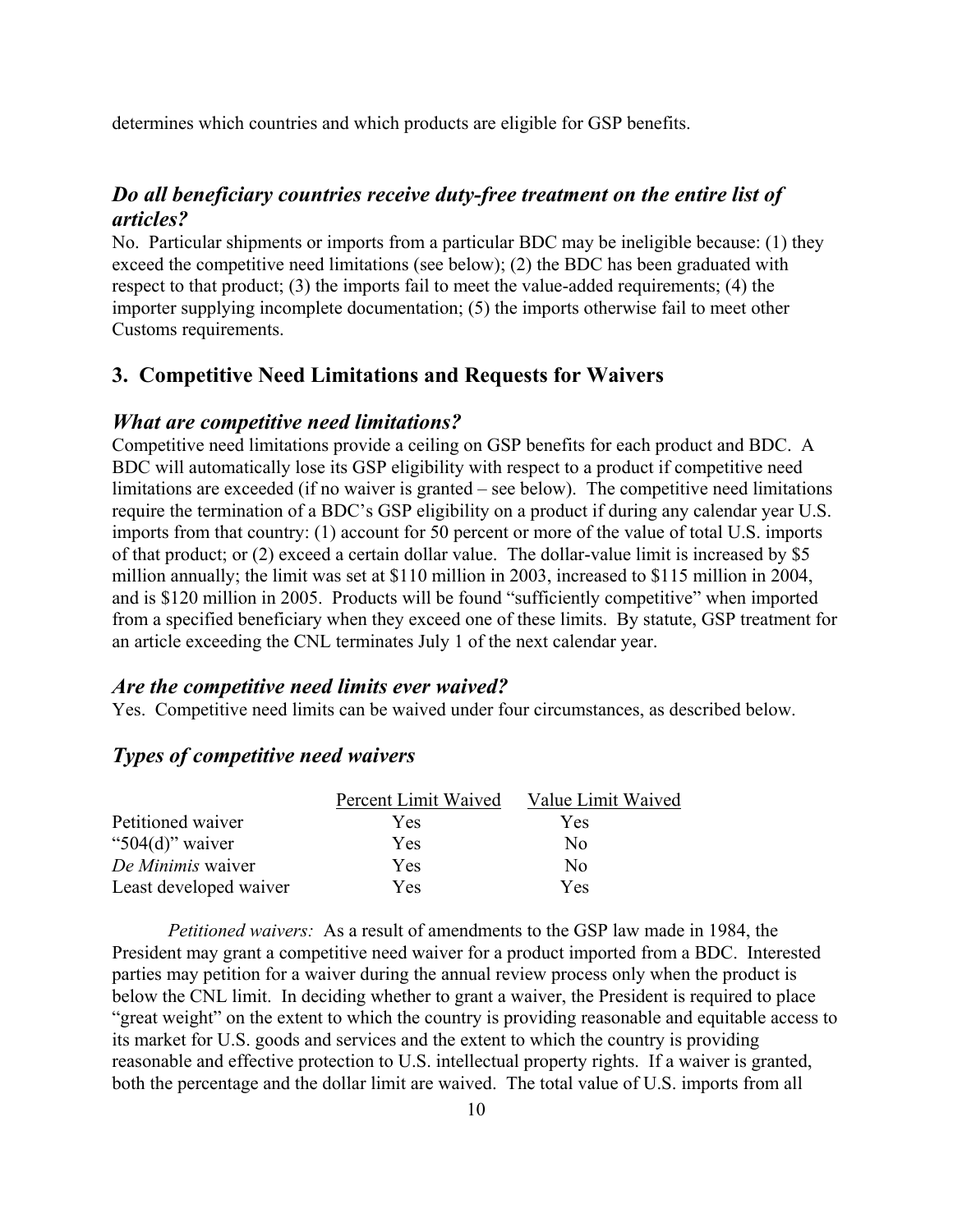beneficiary countries benefiting from the waiver cannot exceed 30% of the total value of GSP free imports in a calendar year. Countries having a per capita GNP in excess of \$5,000 or which account for 10% or more of total GSP benefits cannot be granted waivers with an aggregate value equal to more than 15% of GSP free imports.

*"504(d)" waiver:* The percentage provision is waived for certain GSP eligible articles which were not produced in the United States on January 1, 1995, as provided for in what used to be Section 504(d) of the GSP statute, now 19 USC  $2463(c)(2)(E)$ ([http://www.ustr.gov/assets/Trade\\_Development/Preference\\_Programs/GSP/asset\\_upload\\_file15](http://www.ustr.gov/assets/Trade_Development/Preference_Programs/GSP/asset_upload_file15) 1\_8358.pdf). Interested parties may petition for a waiver during the annual review process. For those products on this list, a "504(d)" waiver will automatically be granted when required each year.

*De minimis waiver:* A waiver may also be provided when total U.S. imports from all countries of a product are small or "*de minimis*". Like the dollar-value competitive need limitation, the *de minimis* level is adjusted each year, in increments of \$0.5 million. Therefore, the *de minimis* level in 2003 was set at \$16.5 million, rising to \$17 million in 2004 and \$17.5 million in 2005. Each year, a *de minimis* waiver will automatically be considered for all BDCs that exceeded the percentage competitive need limitation for a product where total imports from all BDCs for the preceding year were below the *de minimis* level. Such waivers cannot be requested by petition, but public comments are accepted early each year. Granting such waivers is a discretionary decision of the President.

*Least developed country waiver:* All competitive need limitations are automatically waived for the GSP beneficiaries designated as LDBDCs.

## *What happens if imports reach or exceed competitive need limitations during the year?*

GSP eligibility for articles from such countries will continue until no later than July 1 of the next calendar year, when they will be terminated except for those products and beneficiaries granted a competitive need waiver before the annual import level exceeded the competitive need limitation.

## *When should an interested party petition for a CNL waiver?*

Waivers may only be sought before a product has exceeded the competitive need limitations for a country. Interested parties should examine the relevant trade data to determine if a product of interest is likely to exceed the limitations and should file a petition seeking a waiver before the deadline for that year's annual GSP review. As noted above, if the CNL is exceeded, and no waiver has been granted, the product's eligibility from the beneficiary country will terminate July 1 of the following year.

#### *Can an interested party monitor the imports of an article?*

Yes. The Trade Reference Room at the Department of Commerce ((202) 482-2185) and the Office of Trade Information at the Census Bureau ((301) 457-3041) maintain a monthly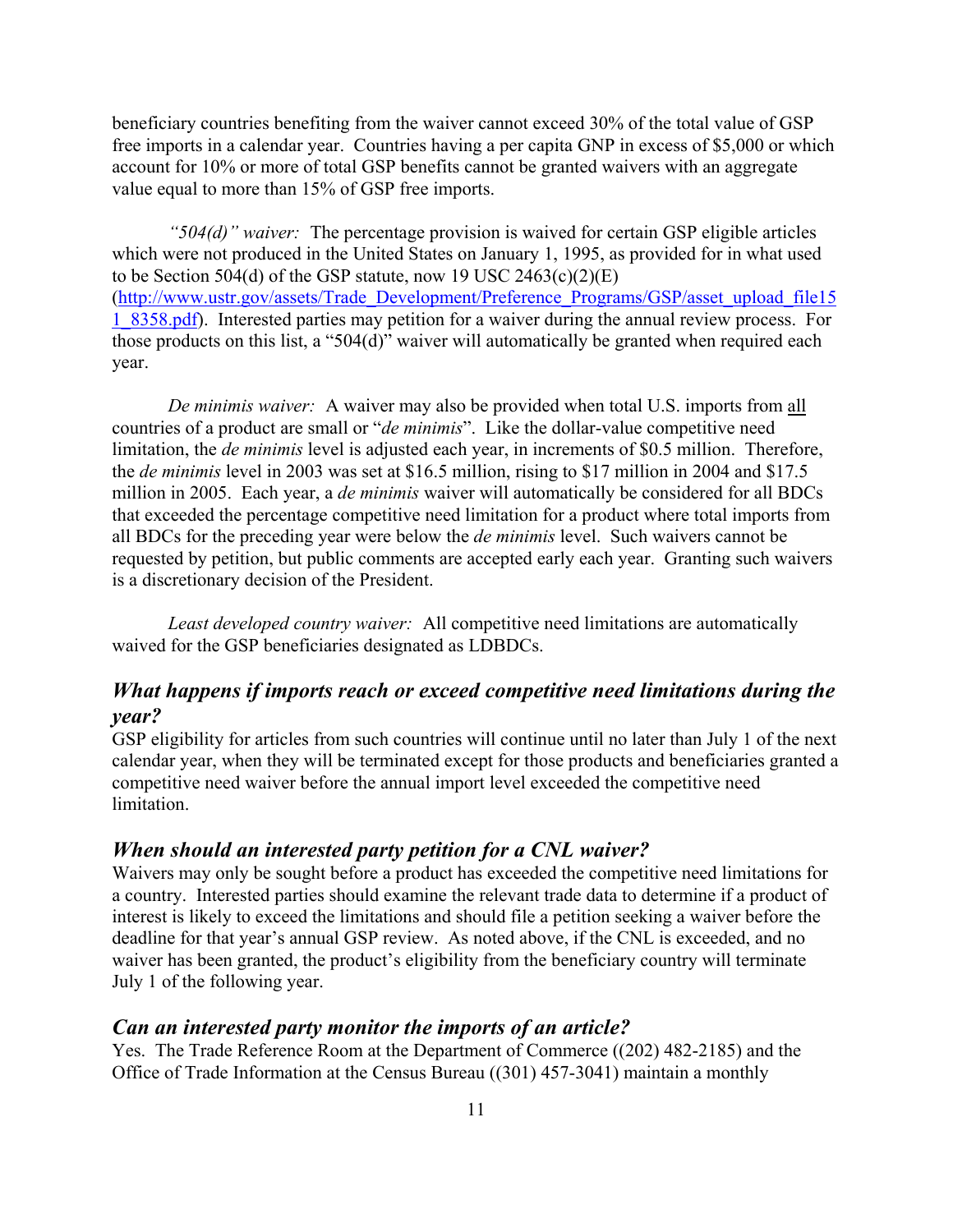compilation of all imports. The statistics should be requested by the 8-digit HTSUS tariff number.

Alternatively, annual and monthly trade data can be downloaded from the U.S. International Trade Commission's Dataweb ([http://dataweb.usitc.gov](http://dataweb.usitc.gov/)/), registration (free) required.

# *Once an article is removed from GSP eligibility because it exceeded the CNL, can that article from the country ever be returned to GSP eligibility?*

Yes. An interested party can seek redesignation of a product exported by a particular BDC if U.S. imports of that article from the affected country fall below the competitive need limitations in a subsequent year. Redesignation determinations are normally made in accordance with the country graduation factors described below.

# **4. Graduation of a Beneficiary Country from GSP**

# *What is graduation and how is it implemented?*

Graduation is the removal of GSP eligibility because a country is sufficiently developed or competitive so that it no longer requires GSP benefits, either as a whole or with respect to one or more products. The President may graduate a BDC completely from the program, or the President may graduate only certain products of a BDC.

Country graduation occurs:

(1) when the President determines that a beneficiary country is a "high-income country," as defined by the GSP statute (based on World Bank statistics) ("mandatory graduation"); or

(2) as the result of a review of a BDC's advances in economic development and trade competitiveness.

The per capita GNP limit is set at the lower bound of the World Bank's definition of a "high income" country (which was \$10,066 in 2005). [Source: World Bank, "Classification of Economies," in *Global Economic Prospects 2004*, p. 297.] Mandatory graduation takes effect January 1 of the second year after the year in which the President makes the graduation determination.

# *What factors are considered in graduation actions?*

The GSP Subcommittee normally reviews: (1) the country's general level of development; (2) its competitiveness in the particular product; (3) the country's practices relating to trade, investment and worker rights; (4) and the overall economic interests of the United States, including the effect continued GSP treatment would have on the relevant U.S. producers, workers and consumers; and (5) any other relevant information.

# **5. Rule-of-Origin Requirements**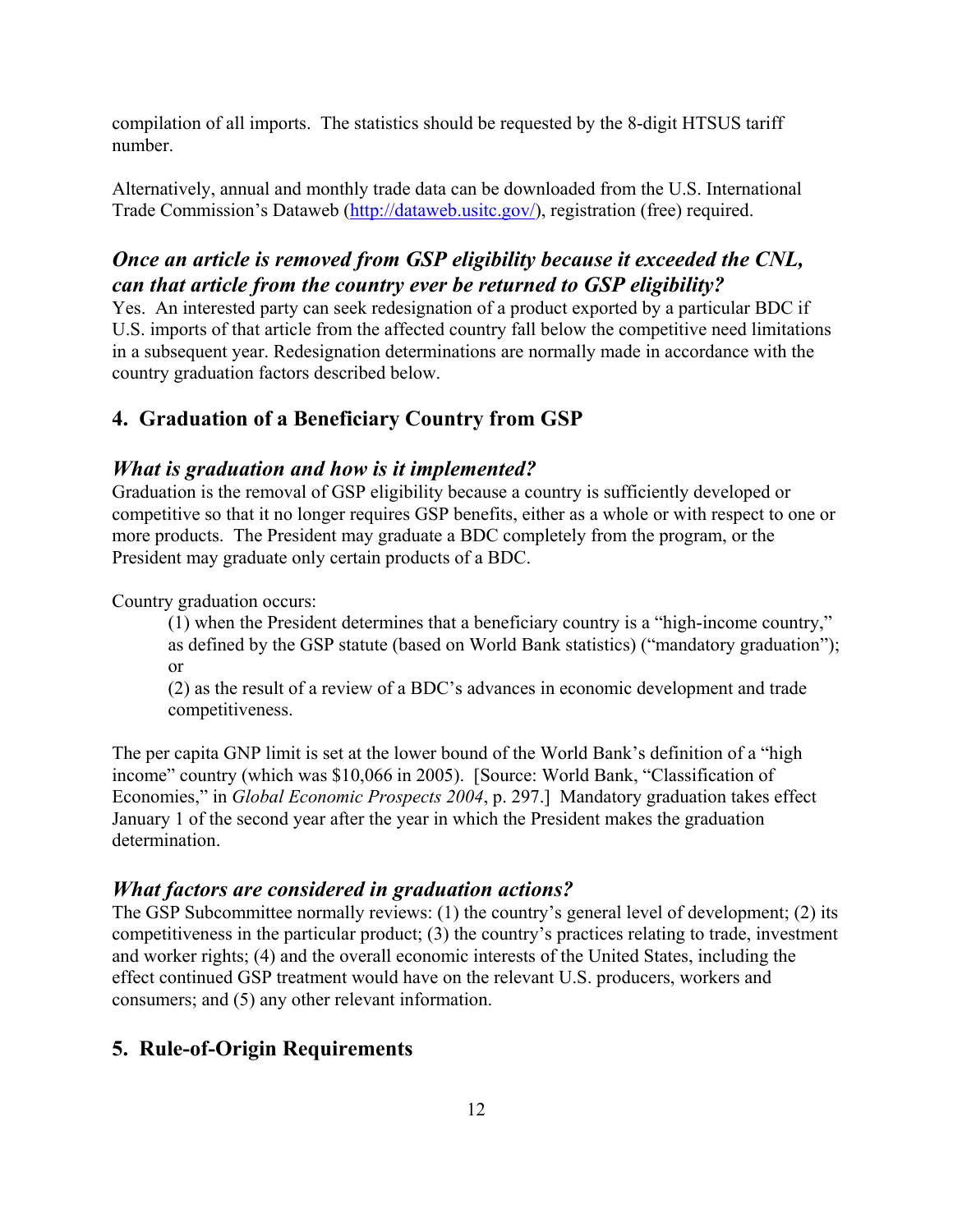## *What are the rule-of-origin requirements?*

For an imported article to be GSP-eligible, it must be the growth, product, or manufacture of a BDC and the sum of the cost or value of materials produced in the BDC plus the direct costs of processing must equal at least 35 percent of the appraised value of the article at the time of entry into the United States. Rulings on whether products meet the GSP rules of origin may be found on the Customs website, [http://www.customs.gov.](http://www.customs.gov)

# *Can imported materials be counted toward the 35 percent value-added requirement?*

Yes, but only if they are "substantially transformed" into new and different constituent materials which are then used to produce the eligible article. Member countries of GSP-eligible regional associations will be treated as a single country for purposes of determining origin. Customs is charged with determining whether an article meets the GSP rules of origin.

# *How can the exporter in the developing country determine the appraised value of the article?*

In most cases, the appraised value will be based on the transaction value, i.e., the price actually paid or payable for the merchandise when sold for export to the United States. This value includes the following elements: (1) the packing costs incurred by the buyer; (2) any selling commission incurred by the buyer; (3) the value of any assist; (4) any royalty or license fee that the buyer is required to pay as a condition of the sale; and (5) the proceeds of any subsequent resale, disposal, or use of the imported merchandise that accrue to the seller. In general, shipping and other costs related to transporting the GSP articles from the port of export to the United States are neither included in the value of the article, nor in the value-added calculation.

# *What may be included in the direct costs of processing?*

Direct costs of processing include all costs, whether directly incurred in, or which can be reasonably allocated to, the growth, production, manufacture, or assembly of the merchandise. These include the following: actual labor costs, including fringe benefits and on-the-job training costs for production staff and first line supervisors; dies, molds, and tooling costs, as well as depreciation on machinery and equipment; and research, development, design, blue-prints and engineering, quality control, and inspection and testing costs. This list is not exhaustive; further information on valuation can be obtained from Customs.

# *Which costs may not be included in the direct costs of processing?*

Costs that may not be included in the direct costs of processing are those not directly attributable to the merchandise under consideration or are not costs of manufacturing, These costs include profit and general expenses and business overhead (such as administrative salaries, casualty and liability insurance, advertising, and sales representatives' salaries, commissions, or expenses).

# **6. "Imported Directly" Requirement**

## *What is meant by the requirement that the article be "imported directly"?*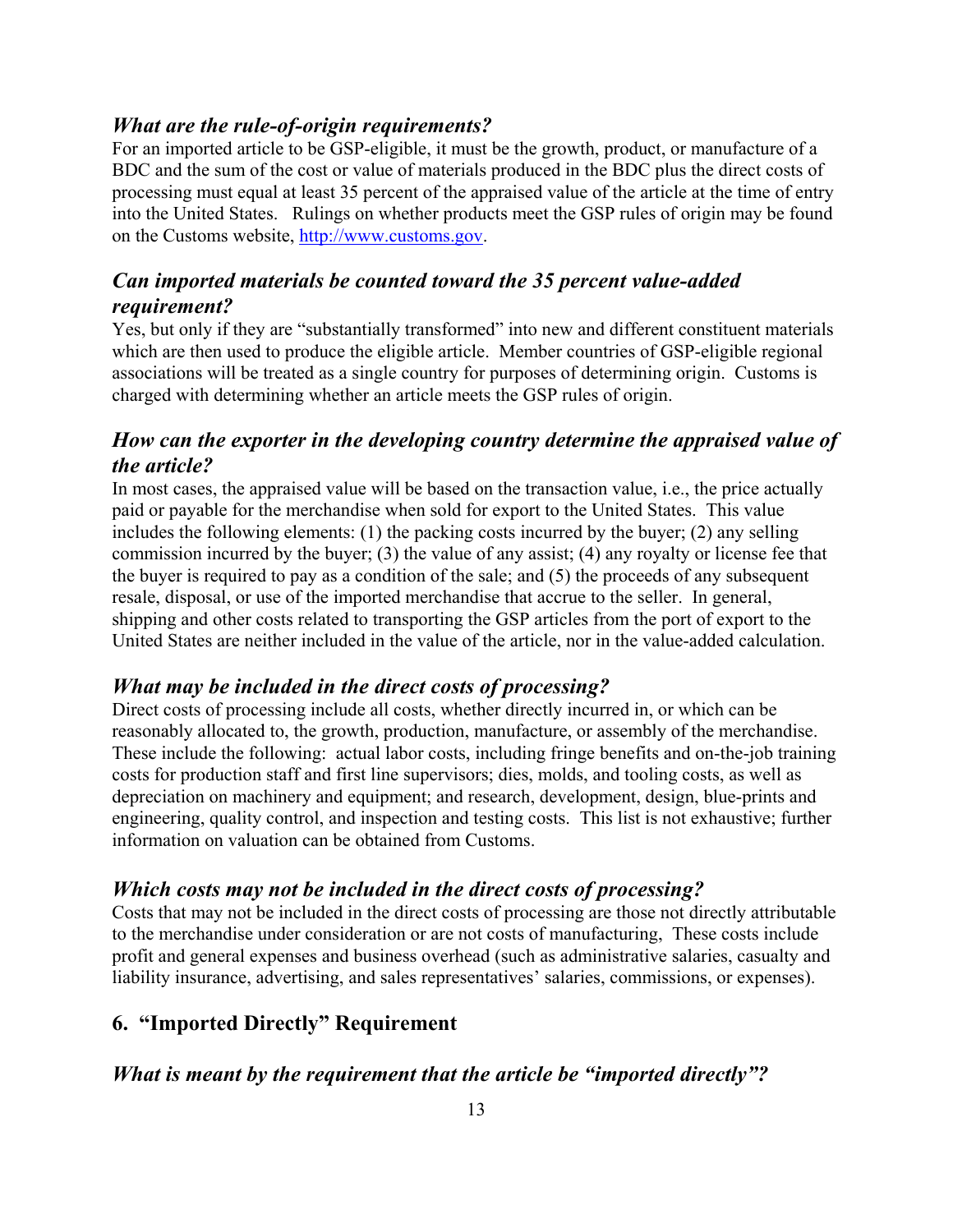The article must be shipped directly from the BDC to the United States without passing through the territory of any other country, or, if shipped through the territory of any other country, the merchandise must not have entered the commerce of that country while en route to the United States. In all cases, the invoices, bills of lading, and other documents connected with the shipment must show the United States as the final destination.

# *Does the U.S. GSP contain any special provisions for beneficiary developing countries that are members of a regional association(s)?*

Yes. If members of regional associations request and are granted recognition as regional associations under the GSP, the association will be considered as one country for purposes of the GSP rules of origin. Articles produced in two or more eligible member countries of an association will be accorded duty-free treatment if the countries together meet the rules of origin.

The competitive need limitations will be assessed only with respect to the country of origin and not the entire association. There are currently five associations that are eligible to benefit from this provision: the Andean Group (or Cartagena Agreement); the Association of Southeast Asian Nations (ASEAN) excluding Singapore and Brunei Darussalam; member countries of the Caribbean Common Market (CARICOM); the Southern Africa Development Community (SADC) (Botswana, Mauritius, and Tanzania only); and member countries of the West African Economic and Monetary Union (WAEMU).

# **7. Handicraft Textiles**

# *What is the certified handicraft textile arrangement?*

Several categories of textile products are eligible for GSP treatment when the GSP beneficiary has signed an agreement with the United States to provide certification that the items are handmade products of the exporting beneficiary. To date, such agreements have been signed with Afghanistan, Botswana, Colombia, Egypt, Guatemala, Jordan, Macao, Malta, Morocco, Nepal, Pakistan (suspended June 30, 1996), Peru, Romania, Thailand, Tunisia, and Uruguay.

# *What are the products covered by the certified handicraft textile arrangement?*

The arrangement allows the United States to give duty-free treatment to BDC-certified exports to the United States of hand-loomed and folklore wall hangings (HTS 6304.99.10); hand-loomed and folklore pillow covers (HTS 6304.99.40); and hand-loomed fabrics (HTS 5208.31.20, HTS 5208.32.10, HTS 5208.41.20, HTS 5208.42.10, HTS 5208.51.20, HTS 5208.52.10, HTS 5209.31.30, HTS 5209.41.30 and HTS 5209.51.30).

Although recently made duty-free on an MFN basis, the following textile lines are also covered by certified handicraft textile arrangements: hand-loomed and folklore carpets and other textile floor coverings (HTS 5701.10.13); hand-loomed and folklore rugs (HTS 5702.10.10); other hand-loomed and folklore floor coverings (HTS 5702.91.20); hand-woven and folklore tapestries (HTS 5805.00.20).

The special Customs procedures (including special paperwork) for importing these products are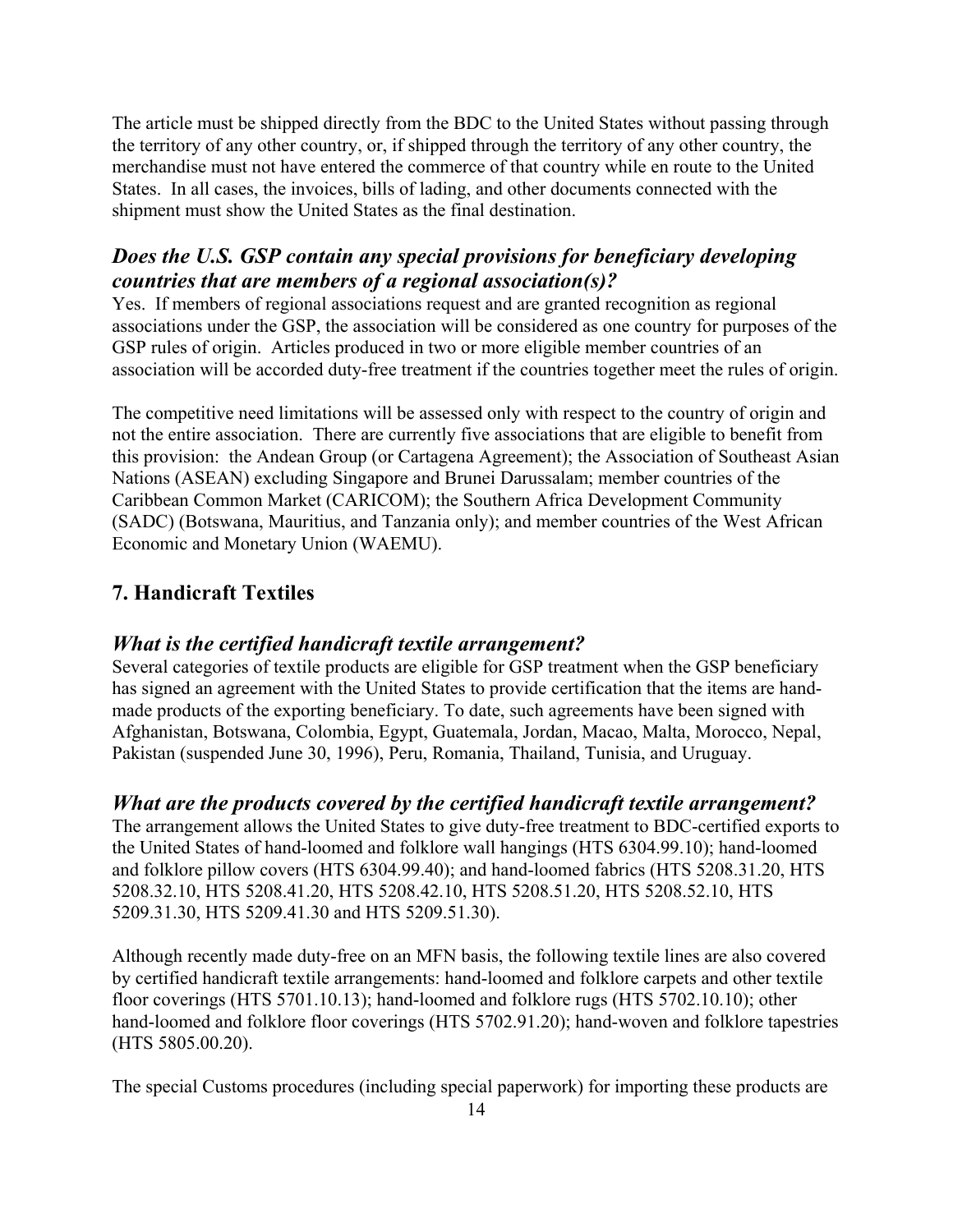described below.

# *Is any special paperwork necessary to obtain GSP duty-free treatment for a shipment of eligible handicraft textiles?*

For certified handicraft textile products eligible for GSP duty-free treatment, a triangular seal certifying their authenticity and placed on the commercial invoice is required for entry. As noted above, only products produced in those beneficiary developing countries that have completed an official exchange of letters with the U.S. Government may receive GSP treatment. For more information, contact Customs.

# *How does an importer request GSP treatment for eligible handicraft textiles?*

This can be accomplished by simply placing the prefix "**A**" before the HTSUS tariff number of the entry documentation.

# **8. Other Topics**

# *If the GSP program expires and is later renewed retroactively, how does an importer arrange to be reimbursed for tariffs paid during the period after the expiration and before the reauthorization of GSP?*

Importers who file their entries electronically should use the appropriate SPI ("**A**") as a prefix to the tariff numbers of articles that would qualify for GSP if GSP were in effect at the time of the entry. The U.S. Bureau of Customs has arranged for the timely processing of refunds of duties deposited on these GSP-eligible entries without requiring further action by the filer. The use of the SPI, in effect, constitutes the importer's request for a refund of duties. For entries made without using the SPI, refunds of duties deposited must generally be requested in writing. (For further information on securing refunds, see Customs' website ([http://www.customs.gov/xp/cgov/home.xml\)](http://www.customs.gov/xp/cgov/home.xml) or Procedures if the Generalized System of Preferences Program Expires, 63 Fed. Reg. 32,911 (June 16, 1999).)

# *Do other countries maintain GSP programs?*

Yes. More than 25 other industrialized nations maintain GSP programs. The beneficiaries, products, and type of preferences granted vary for each donor country.

# *Where may I find Federal Register Notices pertinent to the GSP program?*

*Federal Register* Notices may be downloaded from the USTR website ([http://www.ustr.gov/Trade\\_Development/Preference\\_Programs/GSP/Federal\\_Register\\_Notices/](http://www.ustr.gov/Trade_Development/Preference_Programs/GSP/Federal_Register_Notices/) Section <u>Index.html</u>).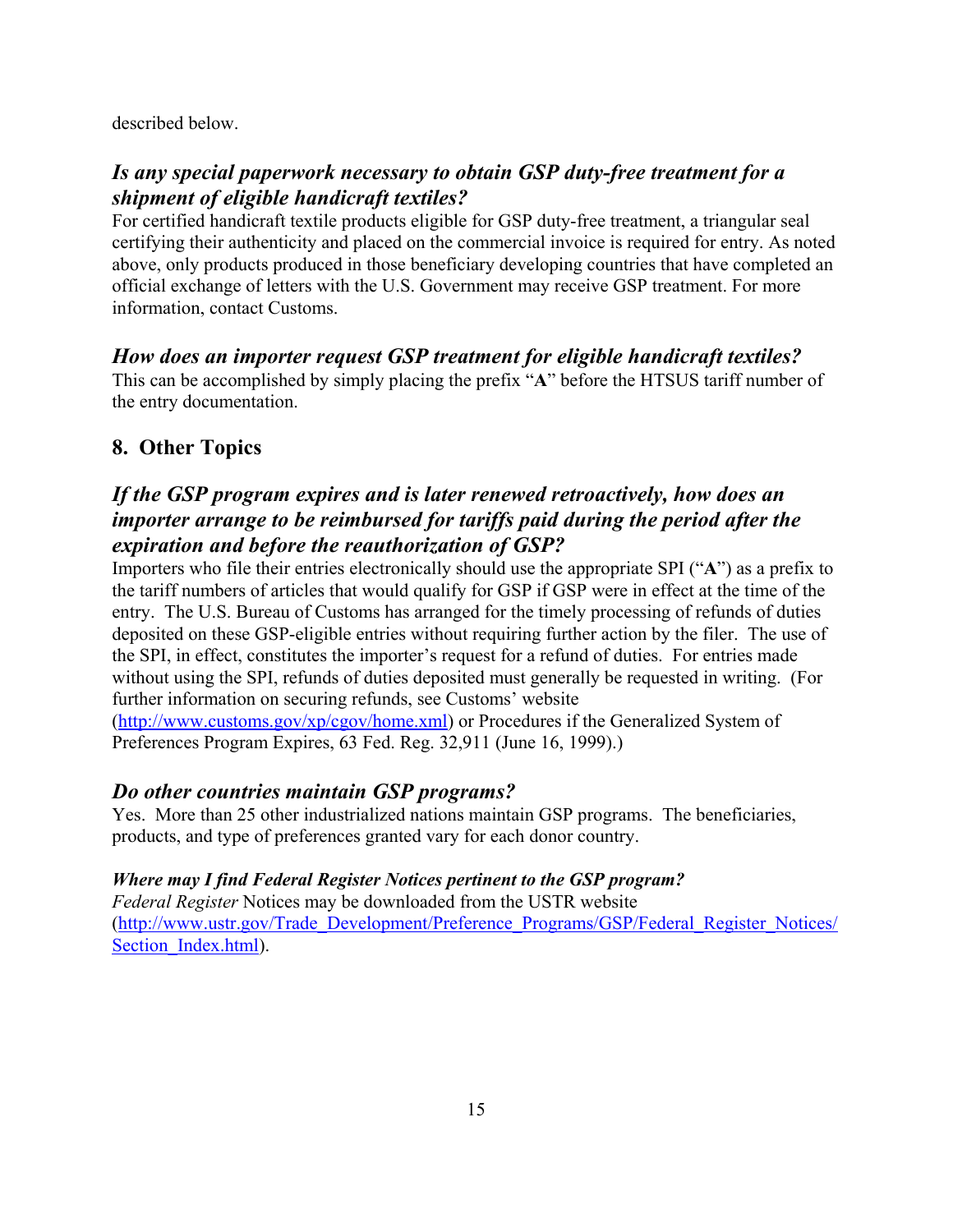# **INFORMATION ON COUNTRIES AND PRODUCTS ELIGIBLE FOR GSP AND PROCEDURES FOR MODIFYING THE GSP PROGRAM**

# **GSP-Eligible Beneficiaries**

# *Independent countries*

The following independent countries are GSP-eligible beneficiaries (BDCs):

| Afghanistan              | <b>Equatorial Guinea</b> | Morocco               |
|--------------------------|--------------------------|-----------------------|
| Albania                  | Eritrea                  | Mozambique            |
| Algeria                  | Ethiopia                 | Namibia               |
| Angola                   | Fiji                     | Nepal                 |
| Argentina                | Gabon                    | Niger                 |
| Armenia                  | Gambia, The              | Nigeria               |
| Bangladesh               | Georgia                  | Oman                  |
| <b>Belize</b>            | Ghana                    | Pakistan              |
| Benin                    | Grenada                  | Panama                |
| <b>Bhutan</b>            | Guatemala                | Papua New Guinea      |
| <b>Bolivia</b>           | Guinea                   | Paraguay              |
| Bosnia and Hercegovina   | Guinea-Bissau            | Peru                  |
| <b>Botswana</b>          | Guyana                   | Philippines           |
| <b>Brazil</b>            | Haiti                    | Romania               |
| Bulgaria                 | Honduras                 | Russia                |
| <b>Burkina Faso</b>      | India                    | Rwanda                |
| <b>Burundi</b>           | Indonesia                | St. Kitts and Nevis   |
| Cambodia                 | Iraq                     | Saint Lucia           |
| Cameroon                 | Jamaica                  | Saint Vincent and     |
| Cape Verde               | Jordan                   | the Grenadines        |
| Central African Republic | Kazakhstan               | Samoa                 |
| Chad                     | Kenya                    | Sao Tomé and Principe |
| Colombia                 | Kiribati                 | Senegal               |
| Comoros                  | Kyrgyzstan               | Serbia and Montenegro |
| Congo (Brazzaville)      | Lebanon                  | Seychelles            |
| Congo (Kinshasa)         | Lesotho                  | Sierra Leone          |
| Costa Rica               | Macedonia, Former        | Solomon Islands       |
| Côte d'Ivoire            | Yugoslav Republic of     | Somalia               |
| Croatia                  | Madagascar               | South Africa          |
| Djibouti                 | Malawi                   | Sri Lanka             |
| Dominica                 | Mali                     | Suriname              |
| Dominican Republic       | Mauritania               | Swaziland             |
| Ecuador                  | Mauritius                | Tanzania              |
| Egypt                    | Moldova                  | Thailand              |
| El Salvador              | Mongolia                 | Togo                  |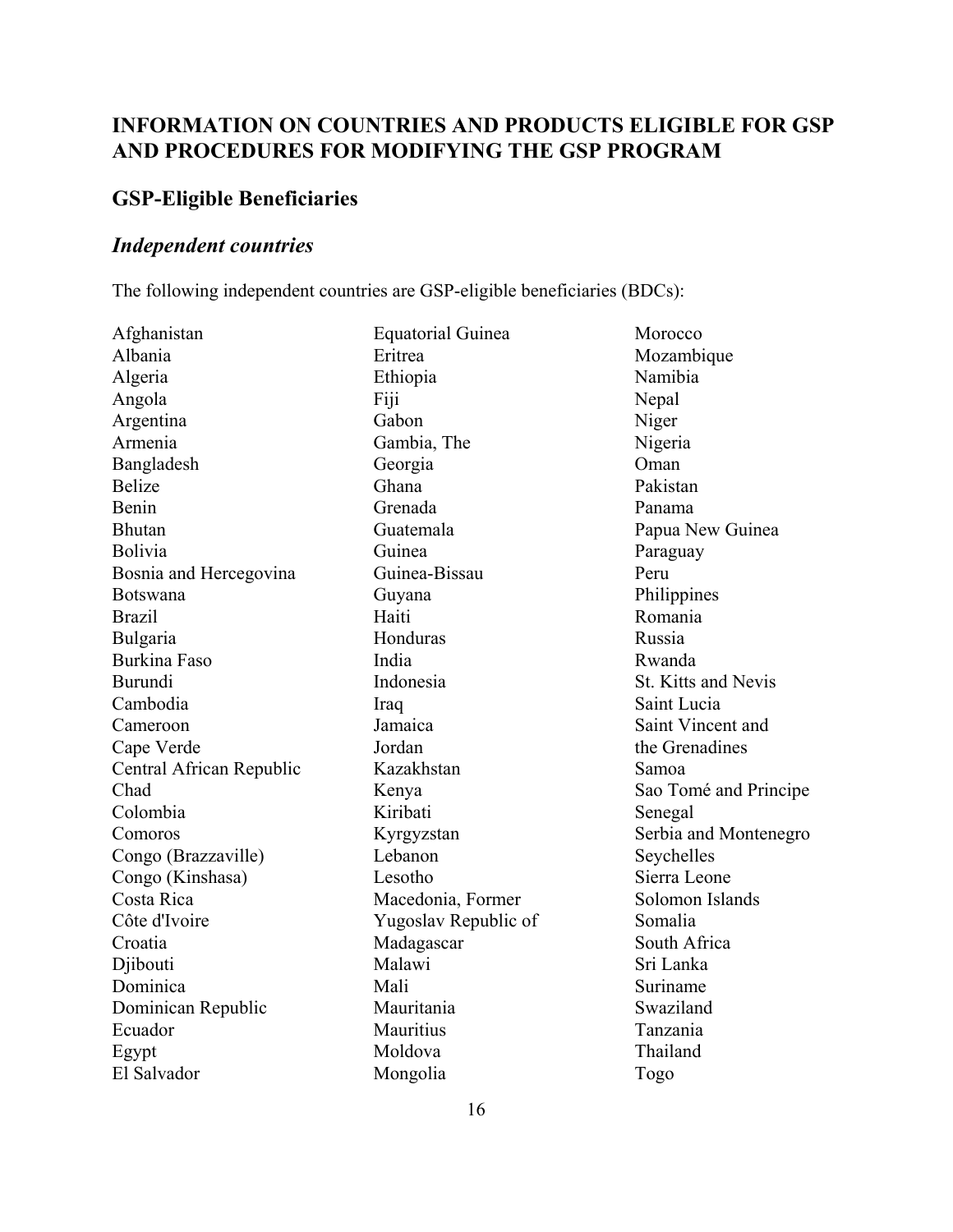| Tonga               |
|---------------------|
| Trinidad and Tobago |
| Tunisia             |
| Turkey              |
| Tuvalu              |

Uganda Uruguay Uzbekistan Vanuatu Venezuela

Republic of Yemen Zambia Zimbabwe

# *Non-independent countries and territories*

The following non-independent countries and territories are GSP-eligible beneficiaries:

Anguilla British Indian Ocean Territory Christmas Island (Australia) Cocos (Keeling) Islands Cook Islands

Falkland Islands (Islas Malvinas) Gibraltar Heard Island and McDonald Islands Montserrat Niue Norfolk Island

Pitcairn Islands Saint Helena Tokelau Turks and Caicos Islands Virgin Islands, British Wallis and Futuna West Bank and Gaza Strip Western Sahara

# *Least-developed beneficiary developing countries*

The least developed beneficiary developing countries (LDBDCs) are as follows:

| Afghanistan      | <b>Equatorial Guinea</b> | Rwanda       |
|------------------|--------------------------|--------------|
| Angola           | Ethiopia                 | Samoa        |
| Bangladesh       | Gambia, The              | Sao Tomé and |
| Benin            | Guinea                   | Principe     |
| <b>Bhutan</b>    | Guinea-Bissau            | Sierra Leone |
| Burkina Faso     | Haiti                    | Somalia      |
| <b>Burundi</b>   | Kiribati                 | Tanzania     |
| Cambodia         | Lesotho                  | Togo         |
| Cape Verde       | Madagascar               | Tuvalu       |
| Central African  | Malawi                   | Uganda       |
| Republic         | Mali                     | Vanuatu      |
| Chad             | Mauritania               | Republic of  |
| Comoros          | Mozambique               | Yemen        |
| Congo (Kinshasa) | Nepal                    | Zambia       |
| Djibouti         | Niger                    |              |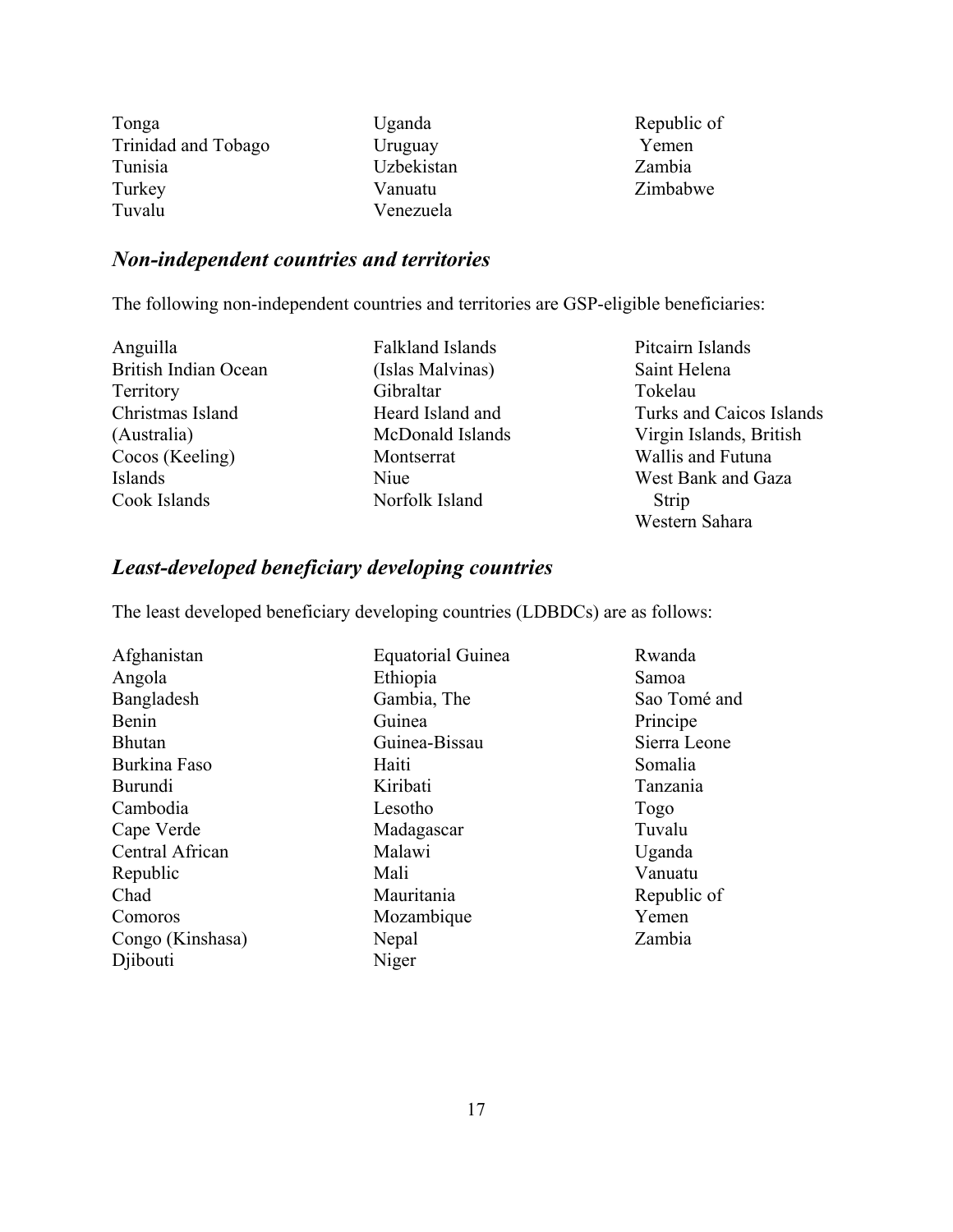# *Associations of countries (treated as one country for GSP rule-of-origin requirements)*

| <b>Member Countries</b>        | <b>Bhutan</b>                |
|--------------------------------|------------------------------|
| <u>of the Cartagena</u>        | India                        |
| <u>Agreement</u>               | Nepal                        |
| (Andean Group)                 | Pakistan                     |
|                                | Sri Lanka                    |
| Bolivia                        |                              |
| Colombia                       | <b>Qualifying Member</b>     |
| Ecuador                        | Countries                    |
| Peru                           | of the Southern Africa       |
| Venezuela                      | <b>Development Community</b> |
|                                | (SADC)                       |
| <b>Member Countries</b>        |                              |
| of the West African            | <b>Botswana</b>              |
| <b>Economic and Monetary</b>   | Mauritius                    |
| <b>Union (WAEMU)</b>           | Tanzania                     |
|                                |                              |
| Benin                          | <b>Member Countries</b>      |
| <b>Burkina Faso</b>            | of the                       |
| Côte d'Ivoire                  | Caribbean Common             |
| Guinea-Bissau                  | Market (CARICOM),            |
| Mali                           | except The Bahamas           |
| Niger                          | Antigua and Barbuda          |
| Senegal                        | <b>Barbados</b>              |
| Togo                           | <b>Belize</b>                |
|                                | Dominica                     |
| <b>Qualifying Member</b>       | Grenada                      |
| Countries of                   | Guyana                       |
| the Association of             | Jamaica                      |
| <b>South East Asian</b>        | Montserrat                   |
| <b>Nations (ASEAN)</b>         | <b>St. Kitts and Nevis</b>   |
|                                | Saint Lucia                  |
| Cambodia                       | Saint Vincent and            |
| Indonesia                      | the Grenadines               |
| Philippines                    | Trinidad and Tobago          |
| Thailand                       |                              |
|                                |                              |
| <b>Qualifying Member</b>       |                              |
| Countries of the               |                              |
| <b>South Asian Association</b> |                              |
| for Regional Cooperation       |                              |
| (SAARC)                        |                              |
| Bangladesh                     |                              |
|                                |                              |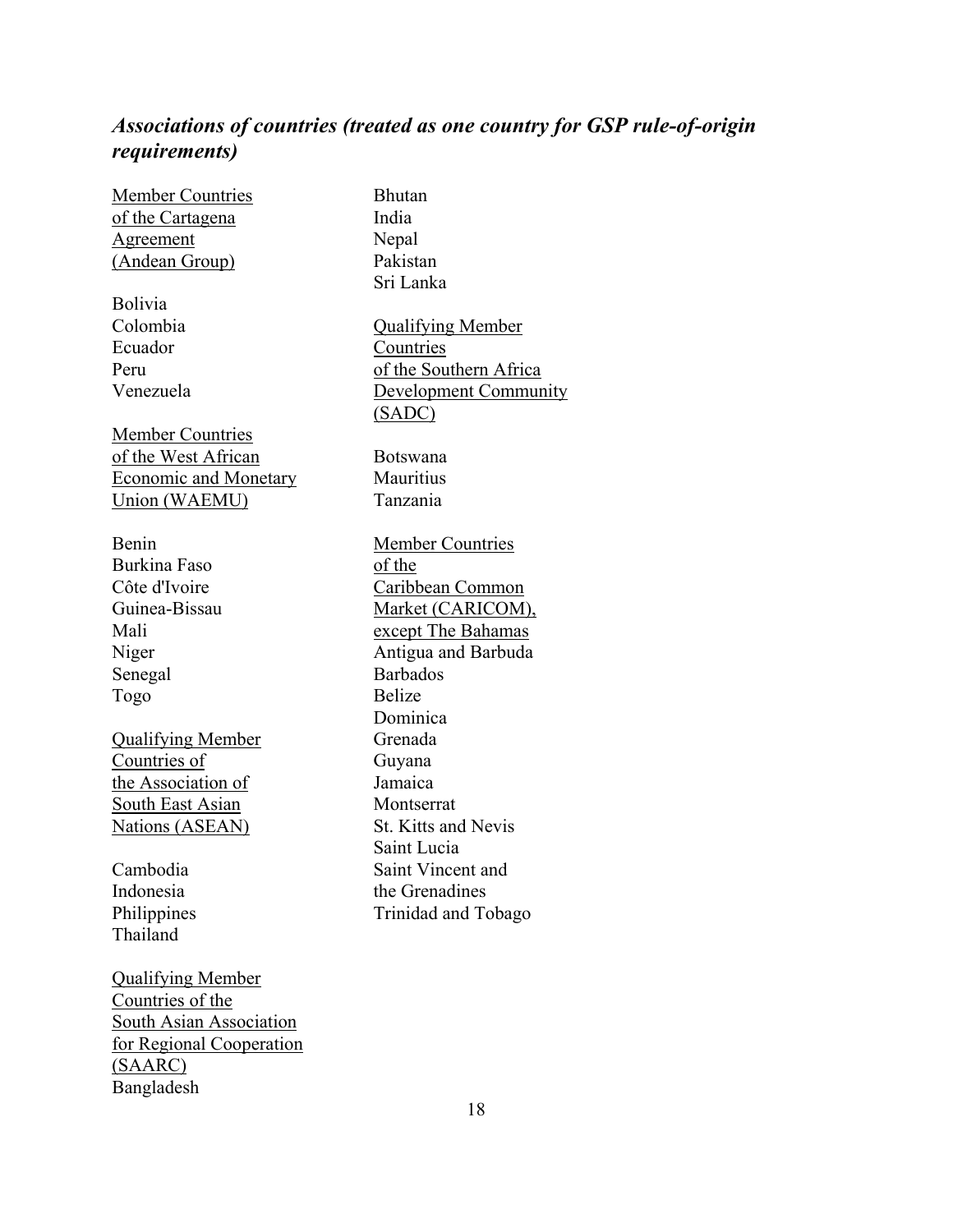# **Criteria For Eligibility Under GSP**

## *Mandatory criteria*

19 USC 2462(b)(2) of the GSP statute sets forth the criteria that each country must satisfy before being designated a GSP beneficiary. These criteria are listed below.

- 1) A GSP beneficiary may not be a Communist country, unless such country receives Normal Trade Relations (NTR) treatment, is a WTO member and a member of the International Monetary Fund (IMF), and is not dominated by international communism;
- 2) A GSP beneficiary may not be a party to an arrangement of countries nor participate in actions the effect of which are (a) to withhold supplies of vital commodity resources from international trade or to raise the price of such commodities to an unreasonable level and (b) to cause serious disruption of the world economy;
- 3) A GSP beneficiary may not afford preferential treatment to products of a developed country that has, or is likely to have, a significant adverse effect on United States commerce;
- 4) A beneficiary may not have nationalized, expropriated or otherwise seized property of U.S. citizens or corporations without providing, or taking steps to provide, prompt, adequate, and effective compensation, or submitting such issues to a mutually agreed forum for arbitration;
- 5) A GSP beneficiary may not have failed to recognize or enforce arbitral awards in favor of U.S. citizens or corporations;
- 6) A GSP beneficiary may not aid or abet, by granting sanctuary from prosecution, any individual or group that has committed an act of international terrorism;
- 7) A GSP beneficiary must have taken or is taking steps to afford internationally recognized worker rights, including 1) the right of association, 2) the right to organize and bargain collectively, 3) freedom from compulsory labor, 4) a minimum age for the employment of children, and 5) acceptable conditions of work with respect to minimum wages, hours of work and occupational safety and health; and
- 8) A GSP beneficiary must implement any commitments it makes to eliminate the worst forms of child labor.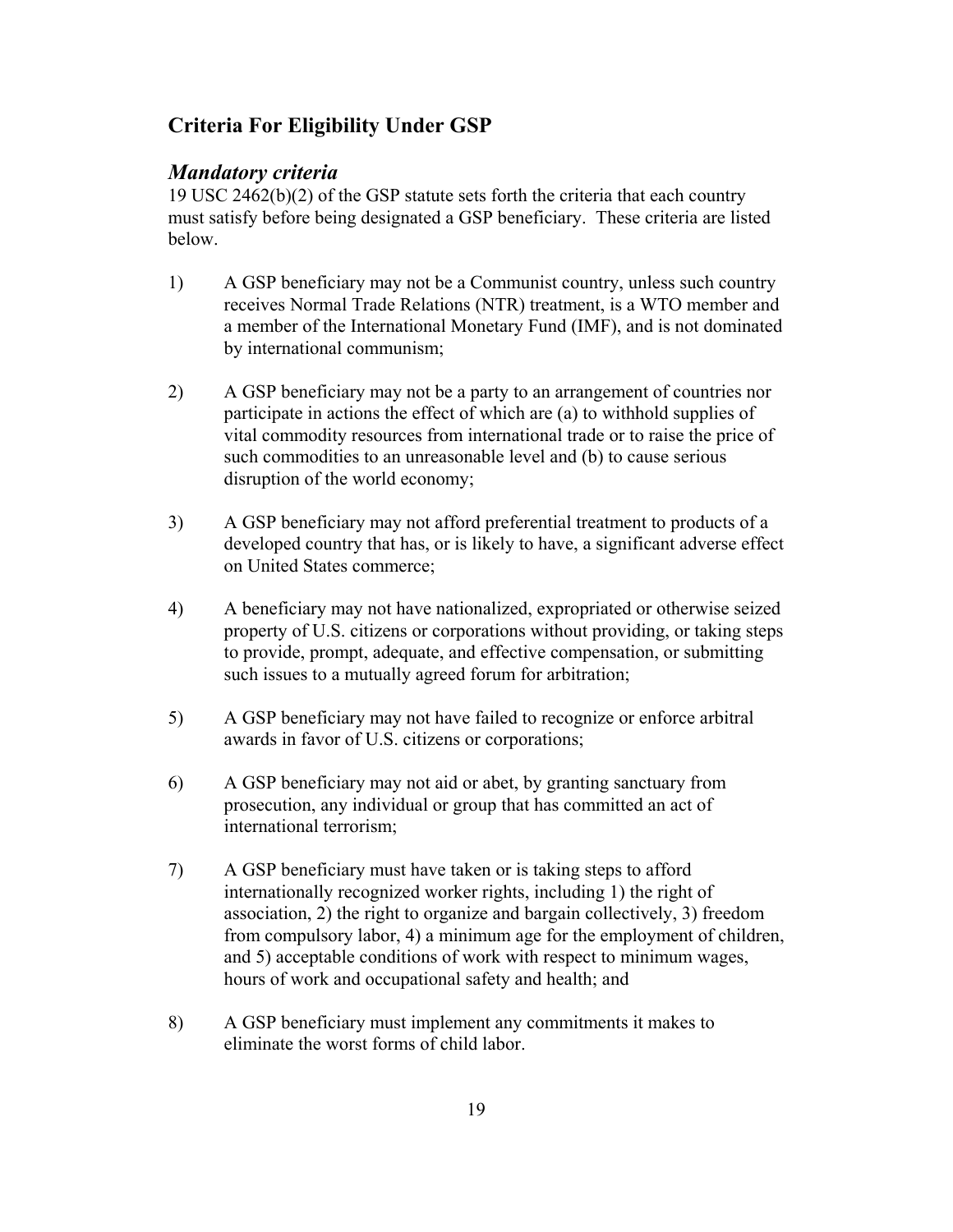# *Discretionary criteria*

19 USC 2462(c) of the GSP statute sets forth the following criteria that the President must take into account in determining whether to designate a country as a beneficiary country for purposes of the GSP program. These criteria are listed below.

- 1) An expression by a country of its desire to be designated as a GSP beneficiary country;
- 2) the level of economic development, including per capita GNP, the living standards of its inhabitants, and any other economic factors that the President deems appropriate;
- 3) whether or not other major developed countries are extending generalized preferential tariff treatment to such country;
- 4) the extent to which such country has assured the United States that it will provide equitable and reasonable access to its markets and basic commodity resources and the extent to which it has assured the United States it will refrain from engaging in unreasonable export practices;
- 5) the extent to which such country provides adequate and effective protection of intellectual property rights, including patents, trademarks, and copyrights;
- 6) the extent to which such country has taken action to reduce trade distorting investment practices and policies, including export performance requirements, and to reduce or eliminate barriers to trade in services; and
- 7) whether such country has taken or is taking steps to afford internationally recognized worker rights, including 1) the right of association, 2) the right to organize and bargain collectively, 3) freedom from compulsory labor, 4) a minimum age for the employment of children, and 5) acceptable conditions of work with respect to minimum wages, hours of work and occupational safety and health.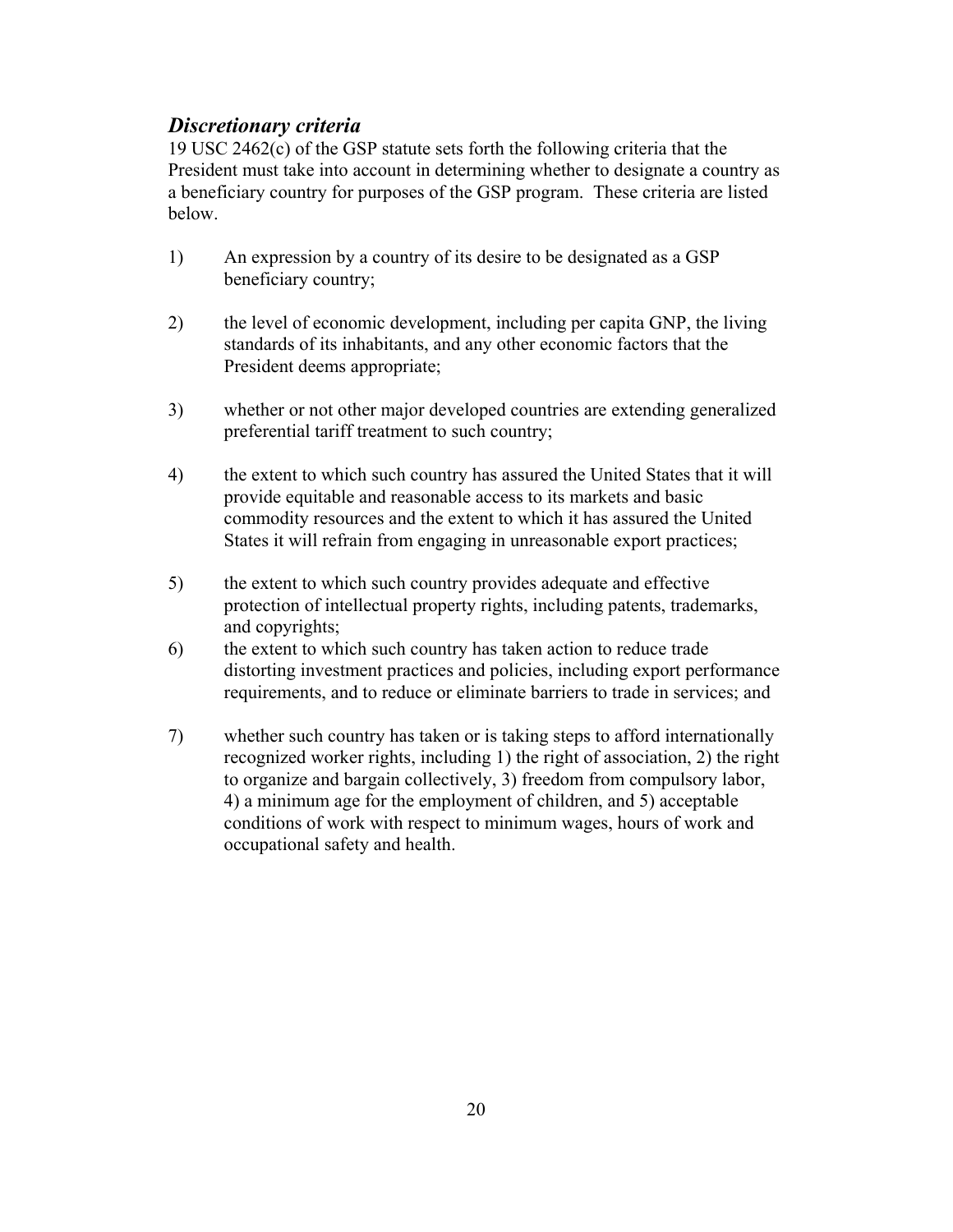## **Articles Not Produced in the United States on January 1, 1995**

19 USC 2463(c)(2)(e) exempts from the competitive need limitations certain articles if like or directly competitive articles were not produced in the United States on January 1, 1995. The competitive need limitation set forth in section 19 USC  $2463(c)(2)(A)(i)(II)$  mandates the termination of duty-free treatment of an article by July 1 of the calendar year following the one in which imports of that article by a beneficiary exceed 50 percent of all U.S. imports of the article or a dollar value set by a formula described in section  $503(c)(1)(A)(i)(II)$  (\$120 million in 2005, increasing by \$5 million each year), unless a waiver is granted.

In implementing the GSP, the TPSC (per Presidential determinations) considers the articles in the following HTSUS subheadings as not being produced in the United States on January 1, 1995.

| 0305.59.20 | 2208.90.12 | 3926.20.20 | 7615.20.00 |
|------------|------------|------------|------------|
| 0406.10.10 | 2208.90.14 | 3926.90.70 | 8446.21.00 |
| 0501.00.00 | 2208.90.15 | 4206.10.30 | 8447.20.10 |
| 0502.10.00 | 2208.90.55 | 4601.20.20 | 8447.20.60 |
| 0505.90.00 | 2208.90.72 | 4602.10.11 | 8448.51.10 |
| 0510.00.20 | 2306.60.00 | 4602.10.13 | 8452.10.00 |
| 0709.90.10 | 2401.10.40 | 4807.91.00 | 8525.20.15 |
| 0710.90.10 | 2402.20.10 | 4823.90.50 | 8527.11.11 |
| 0712.90.15 | 2402.20.90 | 5301.21.00 | 8714.93.10 |
| 0803.00.40 | 2504.10.10 | 5701.10.13 | 8714.93.60 |
| 0807.10.50 | 2805.22.10 | 5702.10.10 | 8714.94.25 |
| 0811.90.25 | 2904.10.04 | 5702.91.20 | 8714.94.40 |
| 0908.20.20 | 2907.15.30 | 5805.00.20 | 9101.12.80 |
| 1207.91.00 | 2908.20.08 | 5904.10.00 | 9101.91.20 |
| 1211.90.60 | 2908.20.15 | 6304.99.10 | 9101.91.40 |
| 1302.12.00 | 2912.30.50 | 6304.99.40 | 9101.91.80 |
| 1401.20.40 | 2912.50.00 | 6402.20.00 | 9101.99.20 |
| 1504.30.00 | 2914.61.00 | 6502.00.60 | 9101.99.40 |
| 1515.30.20 | 2918.13.10 | 6703.00.30 | 9101.99.60 |
| 1515.50.00 | 2918.13.20 | 6802.91.30 | 9101.99.80 |
| 1602.50.10 | 2918.23.10 | 6812.50.50 | 9102.12.80 |
| 1904.90.00 | 2922.29.23 | 7004.10.10 | 9102.91.20 |
| 2001.90.10 | 2922.30.14 | 7004.10.50 | 9102.99.20 |
| 2001.90.33 | 2924.29.04 | 7004.90.50 | 9102.99.40 |
| 2001.90.42 | 2924.29.42 | 7006.00.20 | 9102.99.60 |
| 2001.90.50 | 2925.20.15 | 7013.10.10 | 9102.99.80 |
| 2005.90.87 | 2926.90.17 | 7016.10.00 | 9105.99.10 |
| 2008.30.54 | 2933.51.10 | 7103.10.40 | 9202.90.20 |
| 2008.91.00 | 3205.00.20 | 7103.99.50 | 9405.91.10 |
| 2008.99.15 | 3301.29.10 | 7104.10.00 | 9502.10.60 |
| 2008.99.63 | 3301.29.20 | 7104.90.10 | 9502.99.10 |
| 2008.99.65 | 3806.20.00 | 7116.20.20 | 9617.00.40 |
| 2208.20.10 | 3808.10.10 | 7215.90.50 |            |

**Articles and Countries Granted Waivers of All Competitive-Need**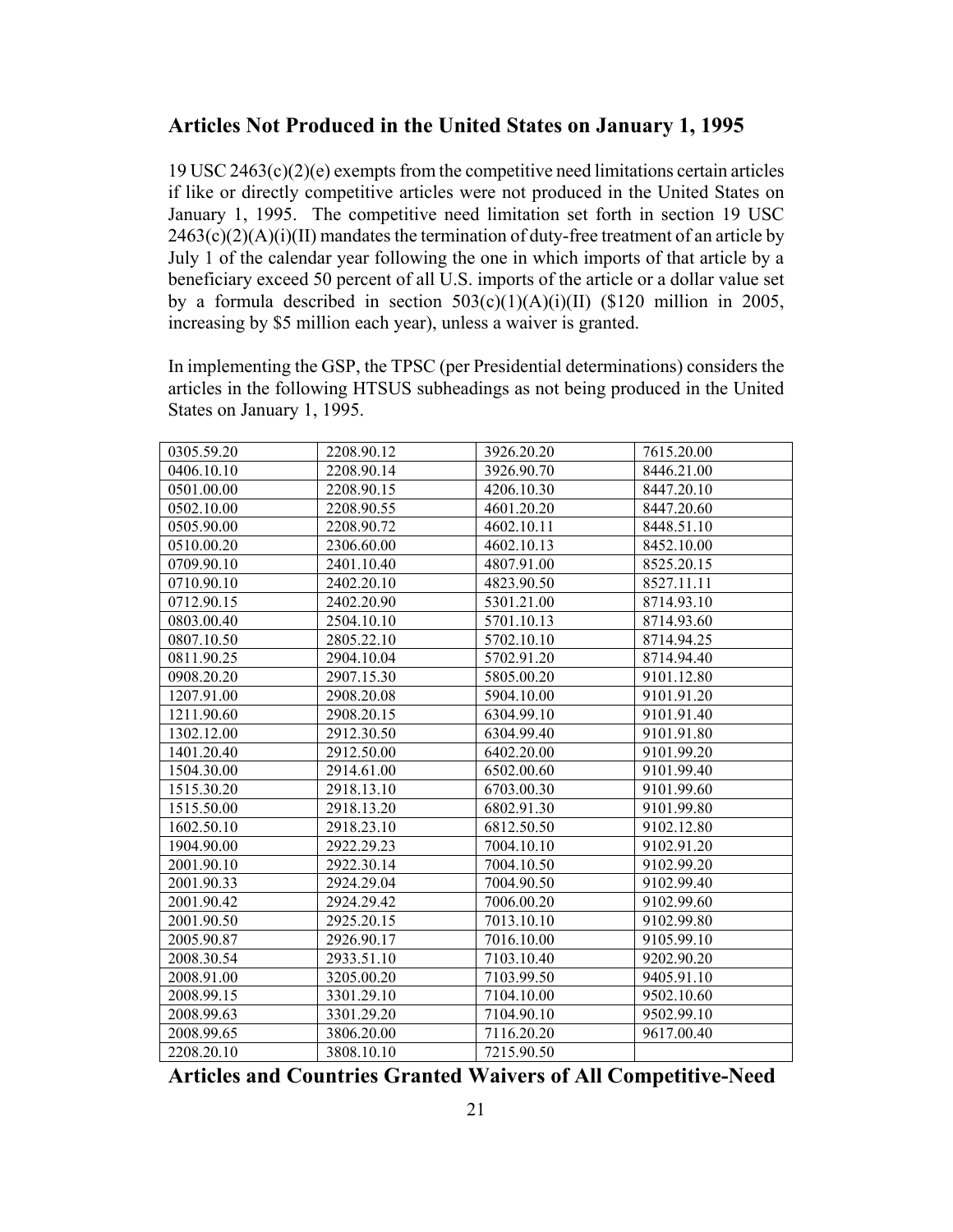# **Limitations**

| <b>HTS</b> | <b>BRIEF_DESCRIPTION</b>                                                                                                          | Country            | Year |
|------------|-----------------------------------------------------------------------------------------------------------------------------------|--------------------|------|
| 0603.10.30 | Miniature (spray) carnations, fresh cut                                                                                           | Colombia           | 1989 |
| 0714.90.20 | Fresh or chilled yams, whether or not sliced or in the form of pellets                                                            | Colombia           | 1989 |
| 0802.90.94 | Kola nuts, fresh or dried, shelled                                                                                                | <b>Ivory Coast</b> | 1997 |
| 1202.20.40 | Peanuts (ground-nuts), not roasted or cooked, shelled, subject to add. US<br>note 2 to Ch.12                                      | Argentina          | 2003 |
| 1602.41.20 | Pork hams and cuts thereof, not containing cereals or vegetables, boned<br>and cooked and packed in airtight containers           | Poland             | 1991 |
| 1604.30.20 | Caviar                                                                                                                            | Russia             | 1998 |
| 1701.11.05 | Cane sugar, raw, in solid form, w/o added flavoring or coloring, subject to<br>gen. note 15 of the HTS                            | Colombia           | 1989 |
| 1701.11.05 | Cane sugar, raw, in solid form, w/o added flavoring or coloring, subject to<br>gen. note 15 of the HTS                            | Philippines        | 1989 |
| 1701.11.10 | Cane sugar, raw, in solid form, w/o added flavoring or coloring, subject to<br>add. US 5 to Ch.17                                 | Colombia           | 1989 |
| 1701.11.10 | Cane sugar, raw, in solid form, w/o added flavoring or coloring, subject to<br>add. US 5 to Ch.17                                 | Philippines        | 1989 |
| 1701.11.20 | Cane sugar, raw, in solid form, to be used for certain polyhydric alcohols                                                        | Colombia           | 1989 |
| 1701.11.20 | Cane sugar, raw, in solid form, to be used for certain polyhydric alcohols                                                        | Philippines        | 1989 |
| 2008.11.25 | Blanched peanuts, subject to add. US note 2 to Ch. 12, not GN15                                                                   | Argentina          | 2003 |
| 2008.99.15 | Bananas, other than pulp, otherwise prepared or preserved, nesi                                                                   | Philippines        | 1989 |
| 2008.99.28 | Figs, otherwise prepared or preserved, nesi                                                                                       | Colombia           | 1989 |
| 2836.91.00 | Lithium carbonates                                                                                                                | Chile              | 1992 |
| 2841.70.10 | Ammonium molybdate                                                                                                                | Chile              | 1999 |
| 2849.90.50 | Carbides, nesoi                                                                                                                   | South Africa       | 1999 |
| 2905.11.20 | Methanol (Methyl alcohol), other than imported only for use in producing<br>synthetic natural gas (SNG) or for direct use as fuel | Venezuela          | 1997 |
| 2909.19.14 | Methyl tertiay-butyl ether. (MTBE)                                                                                                | Venezuela          | 1997 |
| 2915.70.00 | Palmitic acid, stearic acid, their salts and esters                                                                               | Philippines        | 1989 |
| 2915.90.10 | Fatty acids of animal or vegetable origin, nesoi                                                                                  | Philippines        | 1989 |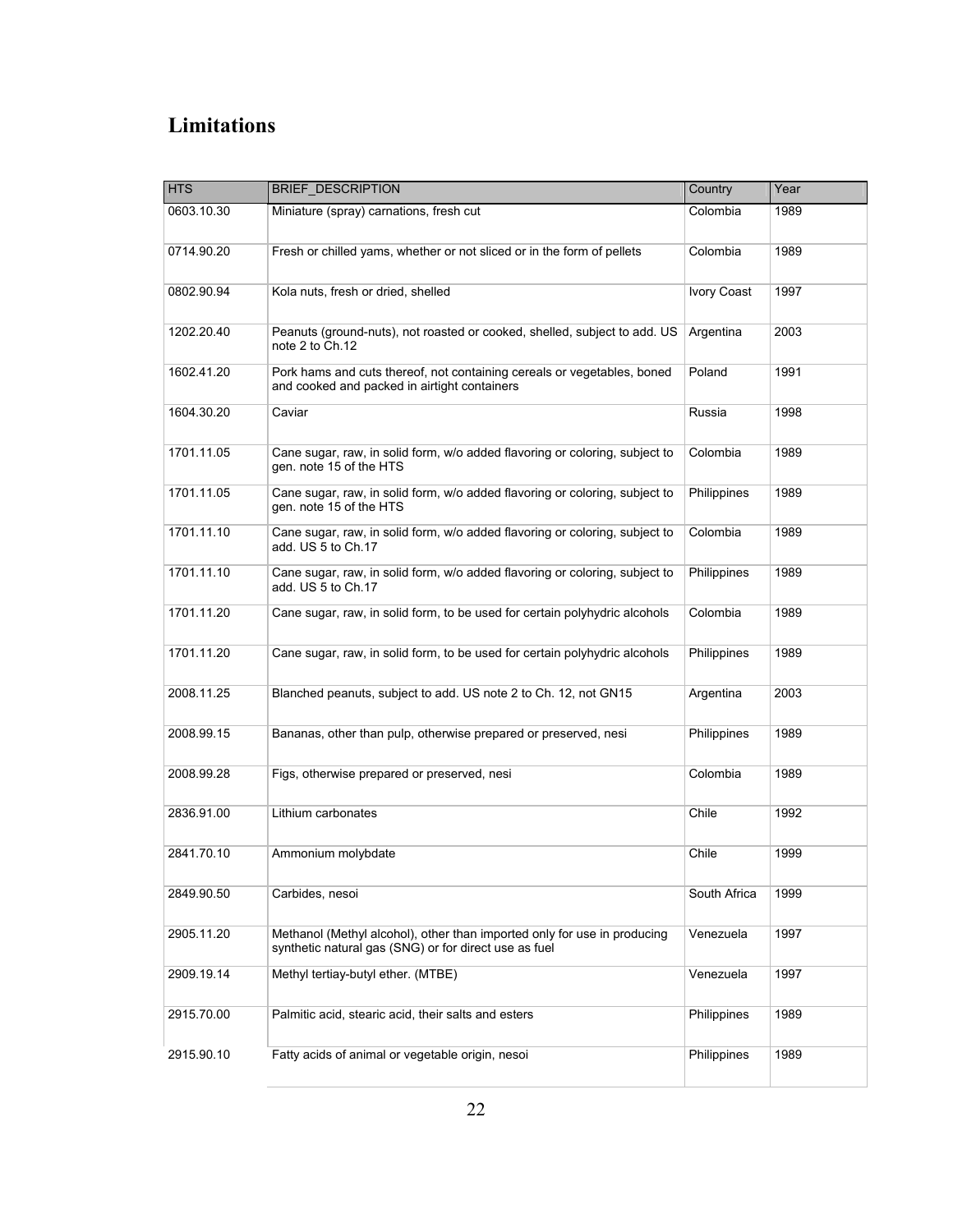| <b>HTS</b> | <b>BRIEF_DESCRIPTION</b>                                                                                                                      | Country                | Year                                          |
|------------|-----------------------------------------------------------------------------------------------------------------------------------------------|------------------------|-----------------------------------------------|
| 2916.31.10 | Benzoic acid and its salts and esters nesoi                                                                                                   | Estonia                | 1999 (originally<br>granted to<br>2916.31.15) |
| 2917.37.00 | Dimethyl terephthalate                                                                                                                        | Romania                | 1997                                          |
| 2933.39.25 | Herbicides nesoi, of heterocyclic compounds with nitrogen hetero-atom(s)<br>only, containing an unfused pyridine ring                         | Brazil                 | 1997                                          |
| 2933.49.30 | Pesticides of heterocyclic compounds with nitrogen hetero-atom(s) only,<br>cont. a quinoline or isoquinoline ring-system, not further fused   | Brazil                 | 1997 (originally<br>granted to<br>2933.40.30) |
| 2933.71.00 | 6-Hexanelactam (epsilon-Caprolactam)                                                                                                          | Russia                 | 1998                                          |
| 2935.00.32 | Acetylsulfisoxazole; sulfacetamide, sodium; and sulfamethazine, sodium                                                                        | Croatia                | 1991                                          |
| 2935.00.32 | Acetylsulfisoxazole; sulfacetamide, sodium; and sulfamethazine, sodium                                                                        | Bosnia-<br>Hercegovina | 1991                                          |
| 2935.00.32 | Acetylsulfisoxazole; sulfacetamide, sodium; and sulfamethazine, sodium                                                                        | Macedonia              | 1991                                          |
| 3503.00.55 | Gelatin sheets and derivatives, nesoi; isinglass; other glues of animal<br>origin, nesoi                                                      | Colombia               | 1989                                          |
| 3921.90.11 | Nonadhesive plates, sheets, film, foil, strip, of noncellular plastics<br>combined with man-made fibers, n/o 1.492 kg/sq m, over 70% plastics | Colombia               | 1989                                          |
| 4107.19.40 | Buffalo leather, without hair on, parchment-dressed or prepared after<br>tanning, other than full grains and grain splits                     | Thailand               | 1997 (originally<br>granted to<br>4104.39.20) |
| 4107.99.40 | Buffalo leather, without hair on, parchment-dressed or prepared after<br>tanning, other than full grains and grain splits                     | Thailand               | 1997 (originally<br>granted to<br>4104.39.20) |
| 4113.90.60 | Leather of animals, nesi, without hair on, not including chamois, patent,<br>patent laminated or metallized, fancy                            | South Africa           | 1997 (originally<br>granted to<br>4107.90.60) |
| 4203.21.20 | Batting gloves, of leather or of composition leather                                                                                          | Indonesia              | 1997                                          |
| 4602.10.16 | Baskets and bags of rattan or palm leaf other than wickerwork                                                                                 | Philippines            | 1989                                          |
| 4602.10.18 | Baskets and bags of vegetable material, neosi                                                                                                 | <b>Philippines</b>     | 1989                                          |
| 4602.10.80 | Basketwork and other articles, neosi, of vegetables materials, nesoi                                                                          | Philippines            | 1989                                          |
| 6702.90.65 | Artificial flowers/foliage/fruit & pts thereof; articles of artif. flowers, etc.; all<br>the foregoing of materials o/than plast./feath./mmf  | Thailand               | 1995                                          |
| 6905.10.00 | Ceramic roofing tiles                                                                                                                         | Venezuela              | 1997                                          |
| 7113.11.20 | Silver articles of jewelry and parts thereof, nesoi, valued not over \$18 per<br>dozen pieces or parts                                        | Thailand               | 1995                                          |
| 7113.19.10 | Precious metal (o/than silver) rope, curb, etc. in continuous lengths,<br>whether or not plated/clad precious metal, for jewelry manufacture  | Peru                   | 1992                                          |
| 7113.19.25 | Gold mixed link necklaces and neck chains                                                                                                     | India                  | 2001                                          |
| 7113.19.29 | Gold necklaces and neck chains (o/than of rope or mixed links)                                                                                | India                  | 2001                                          |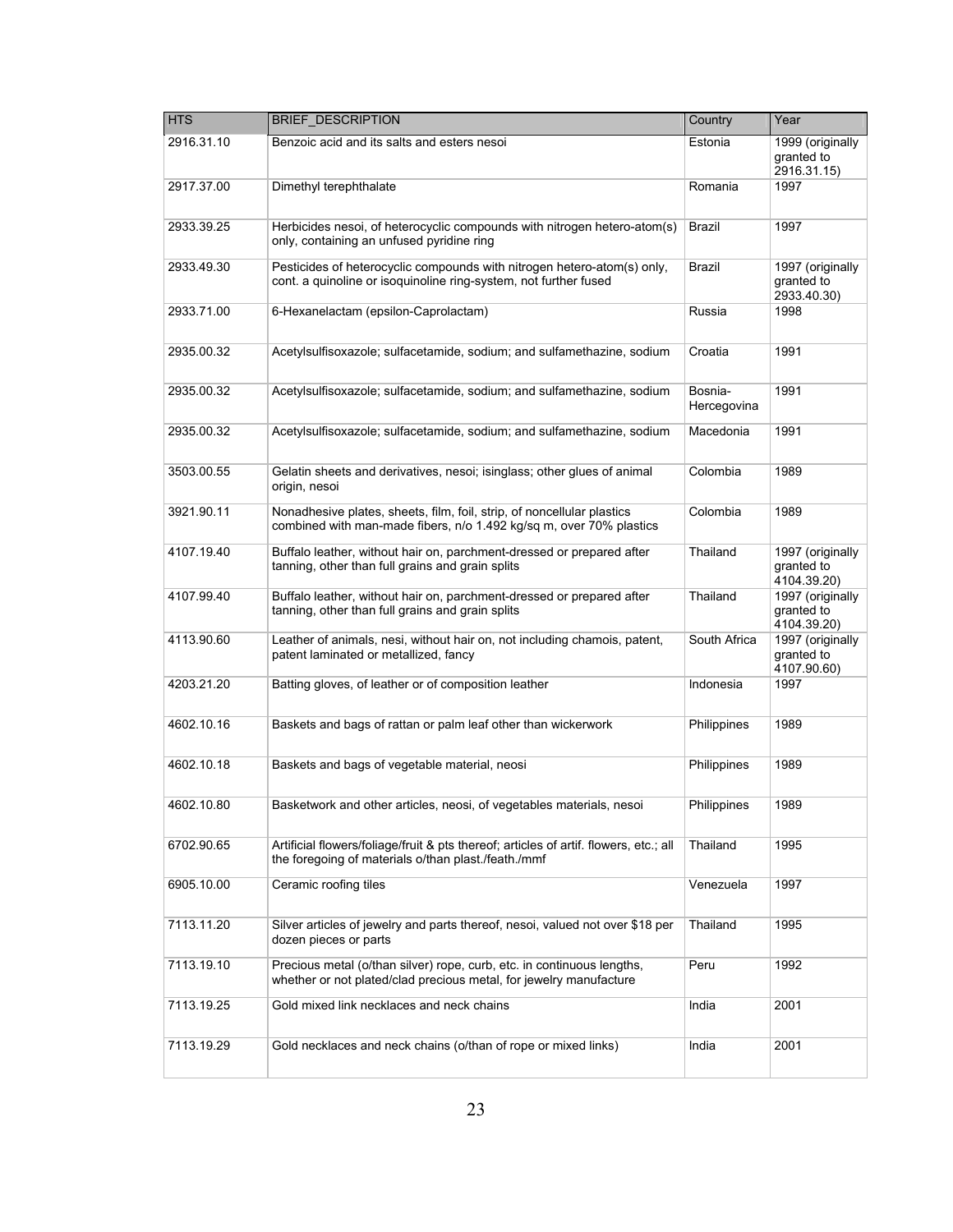| <b>HTS</b> | <b>BRIEF_DESCRIPTION</b>                                                                                                           | Country       | Year |
|------------|------------------------------------------------------------------------------------------------------------------------------------|---------------|------|
| 7113.19.29 | Gold necklaces and neck chains (o/than of rope or mixed links)                                                                     | Turkey        | 2003 |
| 7113.19.50 | Precious metal (o/than silver) articles of jewelry and parts thereo, whether<br>or not plated or clad with precious metal, nesoi   | India         | 2001 |
| 7113.19.50 | Precious metal (o/than silver) articles of jewelry and parts thereo, whether<br>or not plated or clad with precious metal, nesoi   | Thailand      | 1995 |
| 7113.19.50 | Precious metal (o/than silver) articles of jewelry and parts thereo, whether<br>or not plated or clad with precious metal, nesoi   | Turkey        | 2003 |
| 7202.50.00 | Ferrosilicon chromium                                                                                                              | Russia        | 2000 |
| 7202.50.00 | Ferrosilicon chromium                                                                                                              | Zimbabwe      | 1993 |
| 7202.50.00 | Ferrosilicon chromium                                                                                                              | Kazakhstan    | 2003 |
| 7202.93.80 | Ferroniobium, nesoi                                                                                                                | <b>Brazil</b> | 2003 |
| 7202.99.10 | Ferrozirconium                                                                                                                     | <b>Brazil</b> | 2000 |
| 7403.13.00 | Refined copper, billets                                                                                                            | Chile         | 1999 |
| 7403.19.00 | Refined copper, unwrought articles nesoi                                                                                           | Chile         | 1999 |
| 7413.00.10 | Copper, stranded wire, not electrically insulated, not fitted with fittings and<br>not made up into articles                       | Peru          | 1992 |
| 7418.19.10 | Copper, table, kitchen or other household articles and parts thereof,<br>coated or plated w/precious metals                        | India         | 2001 |
| 7418.19.20 | Copper-zinc alloy (brass), table, kitchen or other household articles and<br>parts thereof, not coated or plated w/precious metals | India         | 1999 |
| 7418.19.50 | Copper (o/than brass), table kitchen or other household articles and parts<br>thereof, not coated or plated w/precious metals      | India         | 2003 |
| 8108.90.60 | Titanium, wrought nesoi                                                                                                            | Russia        | 1998 |
| 8402.20.00 | Super-heated water boilers                                                                                                         | Philippines   | 1994 |
| 8407.34.18 | Spark-ignition reciprocating piston engines for vehicles of 8701.20 or<br>8702-8704, cylinder cap. over 1000 cc to 2000 cc, new    | Brazil        | 1994 |
| 8407.34.48 | Spark-ignition reciprocating piston engines for vehicles of 8701.20 or<br>8702-8704, cylinder capacity over 2000 cc, new           | Brazil        | 1994 |
| 8409.91.30 | Aluminum cylinder heads for spark-ignition internal combustion piston<br>engines for vehicles of 8701.20 or 8702-8704              | Brazil        | 1994 |
| 8414.51.30 | Ceiling fans for permanent installation, with a self-contained electric motor<br>of an output not exceeding 125 W                  | Thailand      | 2003 |
| 8483.10.30 | Camshafts and crankshafts nesi                                                                                                     | Brazil        | 1999 |
| 8525.40.80 | Still image video cameras (other than digital) and other video camera<br>recorders                                                 | Indonesia     | 2004 |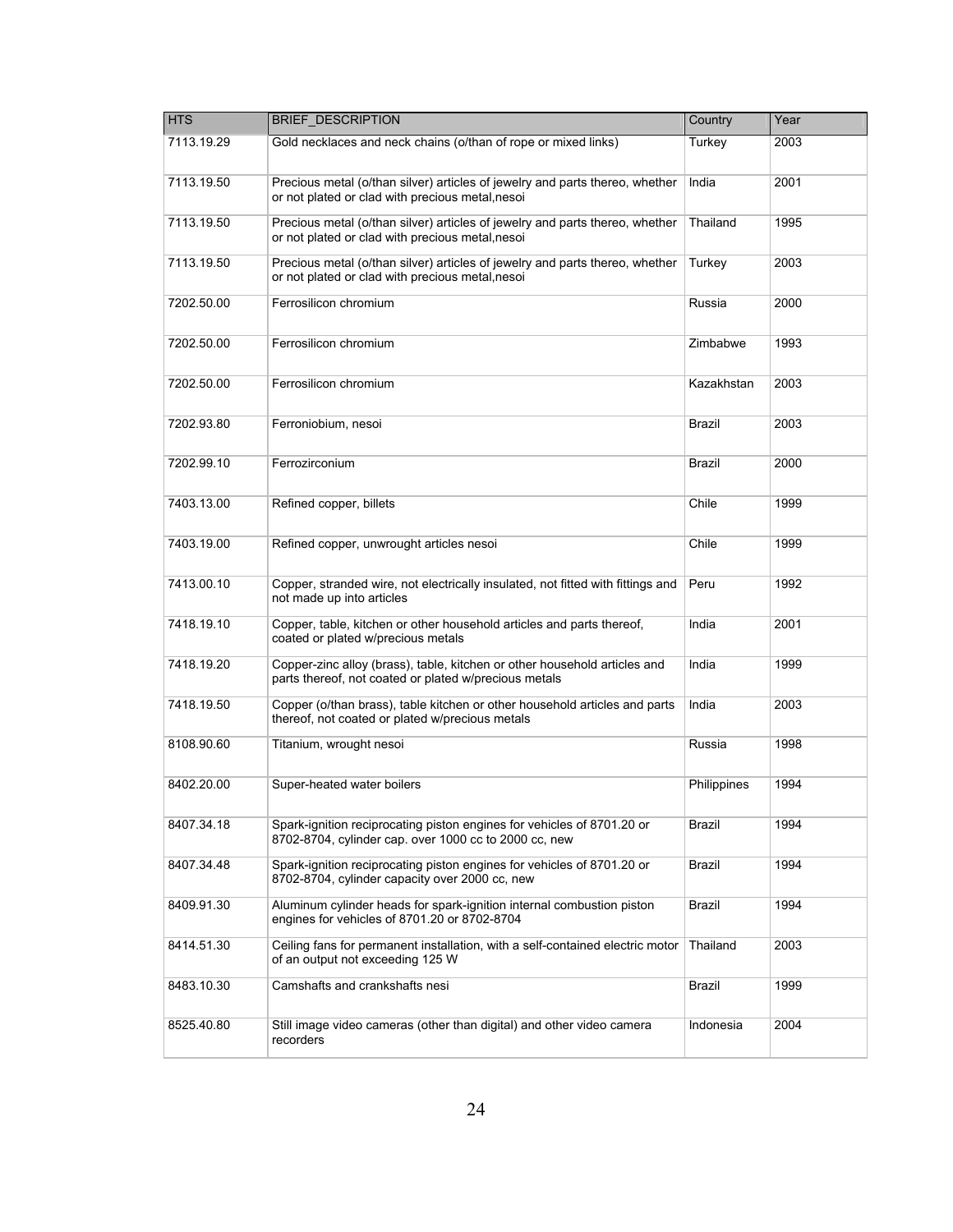| <b>HTS</b> | <b>BRIEF_DESCRIPTION</b>                                                                                                                     | Country       | Year |
|------------|----------------------------------------------------------------------------------------------------------------------------------------------|---------------|------|
| 8527.21.10 | Radio-tape player combinations not operable without external power<br>source, for motor vehicles                                             | Brazil        | 1997 |
| 8527.31.40 | Radiobroadcast receiver combinations incorporating tape players, nesi                                                                        | Indonesia     | 1997 |
| 8527.39.00 | Radiobroadcast receivers nesi, including apparatus capable of receiving<br>also radiotelephony or radiotelegraphy                            | Indonesia     | 1999 |
| 8527.90.95 | Reception apparatus for radiotelegraphy, radiotelephony,<br>radiobroadcasting, nesoi                                                         | Philippines   | 1997 |
| 8528.12.28 | Non-high definition color television reception app., nonprojection, w/CRT,<br>video display diag. ov 35.56 cm, incorporating a VCR or player | Thailand      | 2003 |
| 8529.90.01 | Printed circuit assemblies for television tuners                                                                                             | Indonesia     | 1994 |
| 8529.90.29 | Tuners for television apparatus, other than printed circuit assemblies                                                                       | Indonesia     | 1994 |
| 8544.30.00 | Insulated ignition wiring sets and other wiring sets of a kind used in<br>vehicles, aircraft or ships                                        | Philippines   | 1991 |
| 8544.30.00 | Insulated ignition wiring sets and other wiring sets of a kind used in<br>vehicles, aircraft or ships                                        | Thailand      | 2003 |
| 8708.39.50 | Pts. & access. of mtr. vehicles of 8701, nesoi, and 8702-8705, brakes and<br>servo-brakes & pts thereof (o/than mounted brake linings)       | <b>Brazil</b> | 1999 |
| 9001.30.00 | Contact lenses                                                                                                                               | Indonesia     | 2005 |
| 9009.12.00 | Electrostatic photocopying apparatus, operating by reproducing the<br>original image via an intermediate onto the copy (indirect process)    | Thailand      | 2005 |
| 9032.89.60 | Automatic regulating or controlling instruments and apparatus, nesi                                                                          | Philippines   | 1997 |
| 9405.50.20 | Non-electrical incandescent lamps designed to be operated by propane or<br>other gas, or by compressed air and kerosene or gasoline          | India         | 2003 |
| 9405.50.30 | Non-electrical lamps and lighting fixtures nesoi, of brass                                                                                   | India         | 2001 |
| 9405.50.40 | Non-electrical lamps and lighting fixtures nesoi, not of brass                                                                               | India         | 2003 |
| 9613.10.00 | Cigarette lighters and similar lighters, gas fueled, not refillable, for the<br>pocket                                                       | Philippines   | 1989 |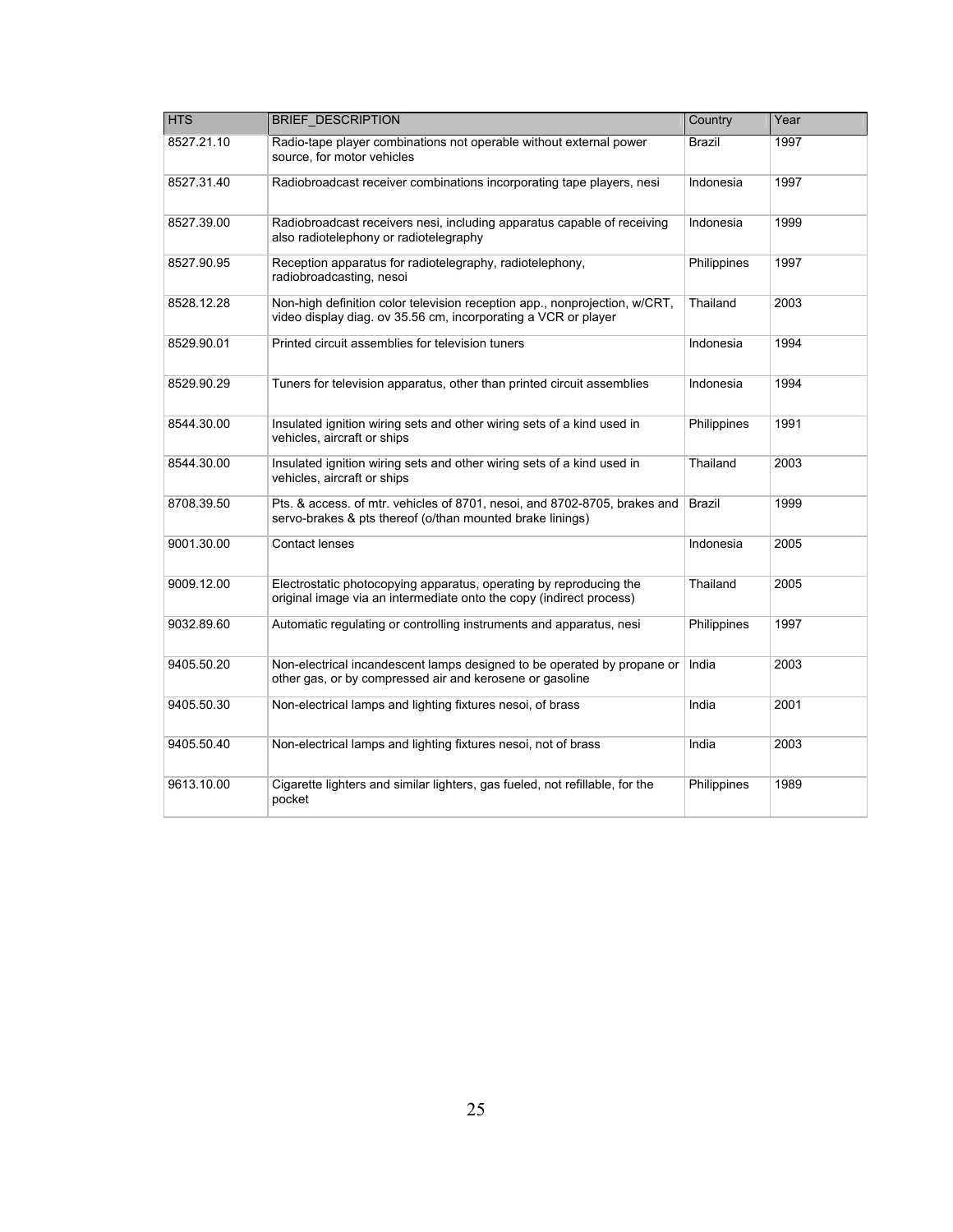# **Articles for Which the Identified Beneficiary Developing Country is Ineligible for GSP Treatment**

Articles for which an identified beneficiary developing country is ineligible for GSP treatment are listed, by HTS subheading, on page GN 4(d) of the General Notes of the Harmonized Tariff Schedule of the United States (HTSUS) ([http://hotdocs.usitc.gov/docs/tata/hts/bychapter/0500gn.pd](http://hotdocs.usitc.gov/docs/tata/hts/bychapter/0500gn.pdf)f).

## **Information on Submitting a GSP Petition**

# *General instructions<sup>1</sup>*

The most important source for instructions on submitting a GSP petition is the *Federal Register*. Each year, announcements are published in the *Federal Register* for Annual Product and/or Country Practice Reviews. These announcements include specific instructions -- which *must* be followed - regarding a petition's format, timing, and method of submission to the GSP Subcommittee. The following descriptions are general guidelines to the petition submission process.

#### *Format*

 $\overline{a}$ 

The following provides an indicative list of information that should be included in a GSP petition. It is intended (1) to help ensure that interested parties meet the information requirements of the GSP regulations for requesting modifications in GSP eligibility for products and countries; and (2) to serve as a guide for interested parties requesting modifications. Such parties should review the official U.S. GSP Statute and Regulations reprinted in this Guidebook before submitting the information requested below.

All information requested in the list below is required by the current regulations governing the GSP program. Petitions failing to include any of the required information will be rejected, unless the petitioner demonstrated that a good-faith effort was made to obtain the information required. Information that is submitted in confidence should be marked as such (following the guidelines on submitting business confidential information provided below) with a written explanation on a separate sheet stating the reason(s) the material should be treated as confidential and should not be available for public inspection.

## *General information required of all petitioners*

 $<sup>1</sup>$  Except where indicated, the following instructions apply not only to petitions but to responses,</sup> pre- and post-hearing briefs, and any other written submissions or testimony presented to the GSP Subcommittee.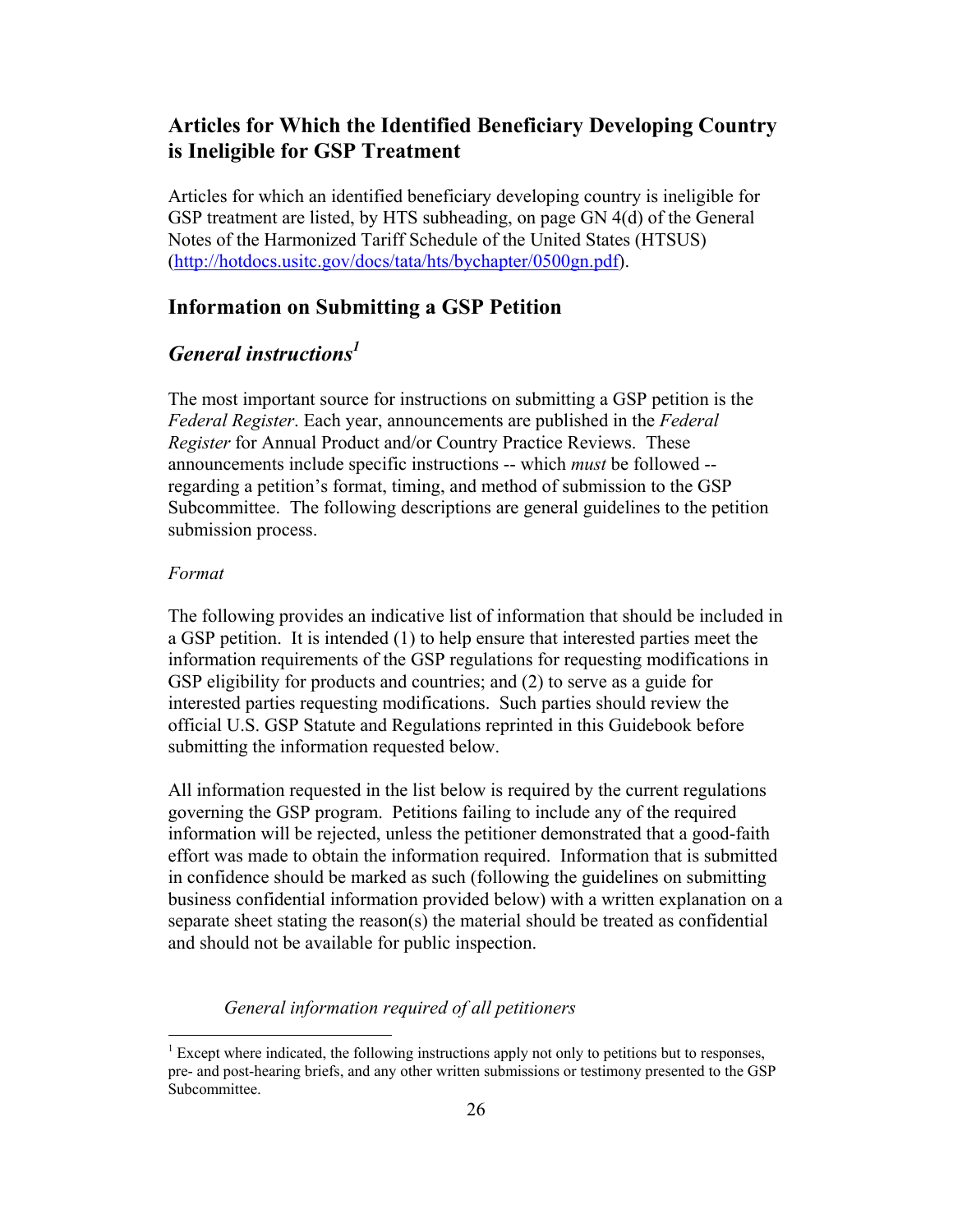- Provide the name of the petitioner, and the person, firm, or association represented by the petitioner. Describe briefly how the GSP program affects the petitioner's interests.
- Identify the product or products of interest, including a detailed description of the product and the item subheading in the HTSUS. If the product or products of interest are included with other products in a basket category of the HTSUS, provide a detailed description of the specific product or products of interest.
- Describe the action requested, together with a statement of the reasons for the action, and any supporting information.
- Indicate whether, to the best of the petitioner's knowledge, the reasons for the action and information in the request have been previously presented to the TPSC by the petitioner or any other party. If the petitioner knows that the request has been made previously and rejected, the petitioner must include information that indicates that changed circumstances exist such that the petition should be granted. (Requests for a product addition will not be considered if a previous request as to that product was formally accepted for a full review within the preceding three calendar years.) Information on prior petitions is available from the GSP Information Center.
- Provide a statement of the benefits the petitioner anticipates if the request is granted.

## *Supporting information*

The following sections outline the information that must accompany requests:

a. Request to withdraw, limit, or suspend eligibility for designated articles

In order to request that eligibility for designated articles be withdrawn, limited, or suspended, petitioners must provide the following information on the relevant U.S. industry for the most recent three calendar years. The information should be submitted for each article that is the subject of a request, both for the party making the request and, to the extent possible, for the industry to which the petition pertains.

- Number and location of firms
- Actual production data
- Production capacity and capacity utilization
- Employment data, including number of employees, type, wage rate, location, and changes in any of these data
- Sales data (quantity, value, and price)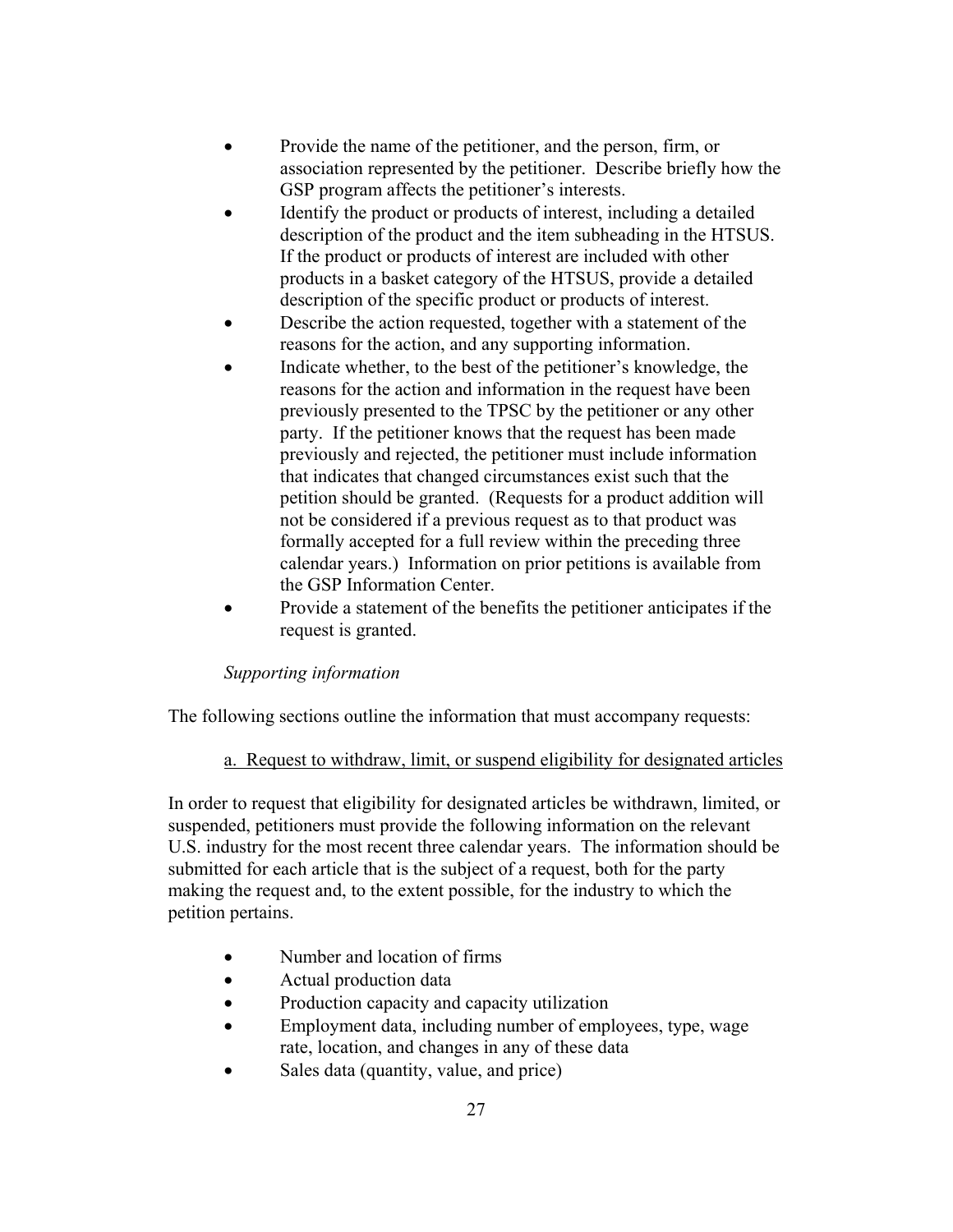- Quantity and value of exports, and principal export markets
- Profitability of firms producing a like product, including profit data by product line, if possible
- Analysis of costs, including materials, labor, and overhead
- Discussion of the competitive situation of the U.S. domestic industry
- Identification of competitors, analysis of the effect that the imports receiving GSP duty-free treatment have on competition, and the type of business on whose behalf this request is being made
- Information relating to the factors listed in sections  $501$  and  $502(c)$ of Title V of the Trade Act of 1974, as amended, such as identifying tariff and nontariff barriers to sales in foreign markets
- Other relevant information, including that which may be requested by the GSP Subcommittee.

## b. Request to designate new articles or waiver of competitive need limitations

Provide the following information on the relevant U.S. industry for the most recent three calendar years for the beneficiary developing country on whose behalf the request is being made and, to the extent possible, other principal beneficiary developing country suppliers.

- Identification of the principal beneficiary developing country suppliers that are expected to benefit from the proposed GSP modifications
- Name and location of firms
- Actual production data and estimated increase if GSP eligibility is granted
- Actual production and capacity utilization and estimated increase if GSP eligibility is granted
- Employment data, including number of employees, type, wage rate, location, and changes in any of these data, and estimated increases if GSP eligibility is granted
- Information on total sales, including quantity, value, and price data
- Information on total exports, including principal markets, the distribution of products, existing tariff preferences in such markets, total quantity and value, and trends in exports
- Information on exports to the United States, including quantity, value, and price, as well as factors affecting the competitiveness of these exports compared with like or directly competitive products from other beneficiary developing countries. Include, where possible, information on the development of the industry in beneficiary developing countries and trends in production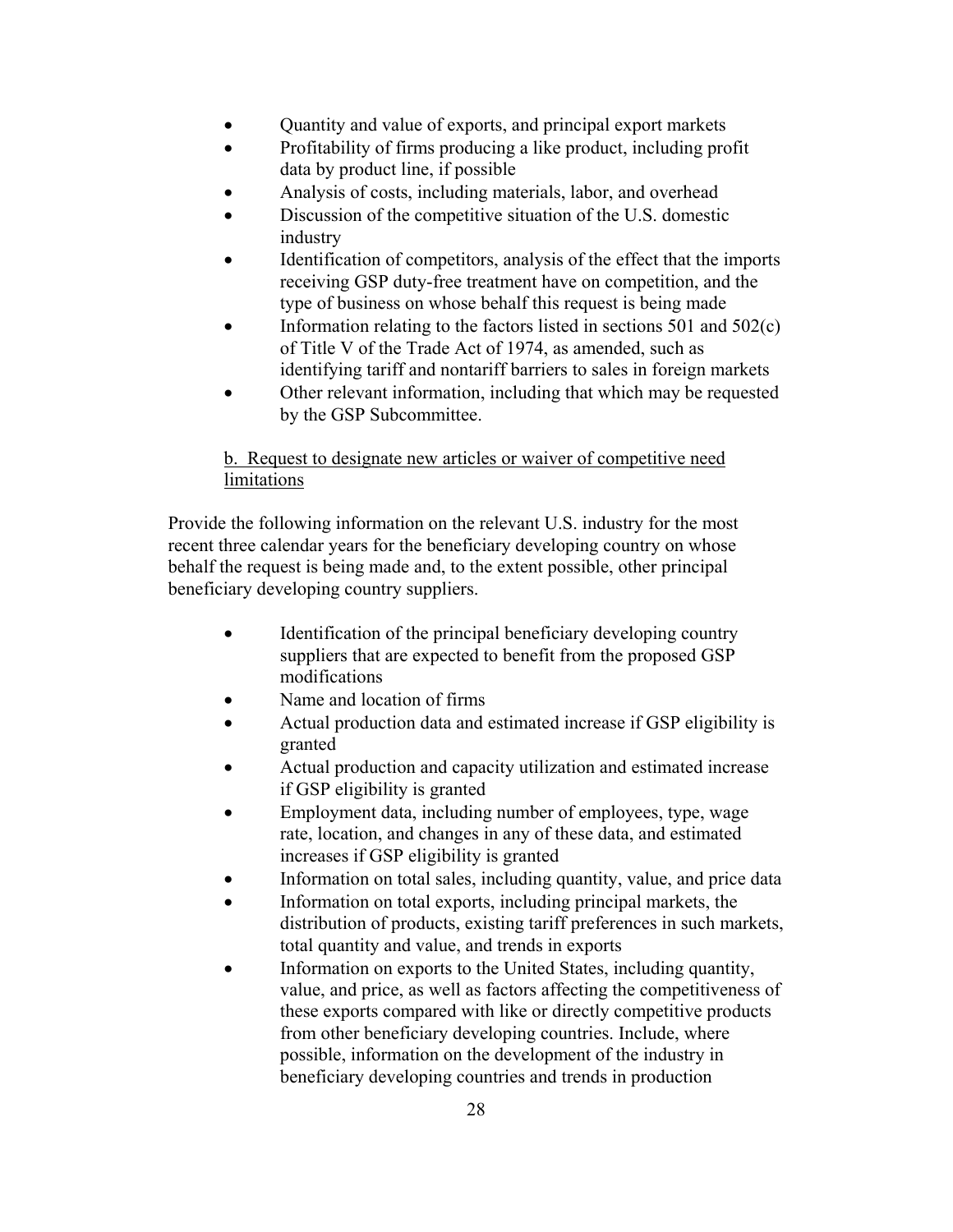- Analysis of costs, including materials, labor, and overhead
- Profitability of firms producing the product
- Information on considerations such as variations in quality or use that affect price competition
- A statement on how the requested change would further the economic development of the petitioning country, if the petitioner is a foreign government or a government-controlled entity
- An assessment of how the article would qualify under the GSP's 35 percent value-added requirements
- Other relevant information, including that which may be requested by the GSP Subcommittee.

## c. Suggested outline of a country practice petition

Provide the following information, at a minimum, on the pertinent BDC or LDBDC .

- The name, address, phone, fax, and email address of the person or interested party submitting the request.
- *The request*: that the duty-free treatment accorded to eligible articles under the GSP be (either)[withdrawn, suspended, or the application of the duty-free treatment be limited with respect to [types of, including referencing HTS codes] imports to the United States from [country]].
- The specific factors upon which the request for the country practice review is being made. These factors are listed in section 2461 and subsection (c) of Section 2462 of Subchapter V, Chapter 12, Title 19.
- Statement of reasons why the beneficiary country's status should be reviewed and possibly changed, if the petition is accepted, along with available supporting information.
- If the subject matter of the request has been reviewed pursuant to a previous request, the request must include substantial new information warranting further consideration of the issue.

## *Public versus Business Confidential versions*

If a petition or other submission contains business confidential information, a non-confidential version of the submission must also be submitted that indicates where confidential information was redacted by inserting asterisks where material was deleted.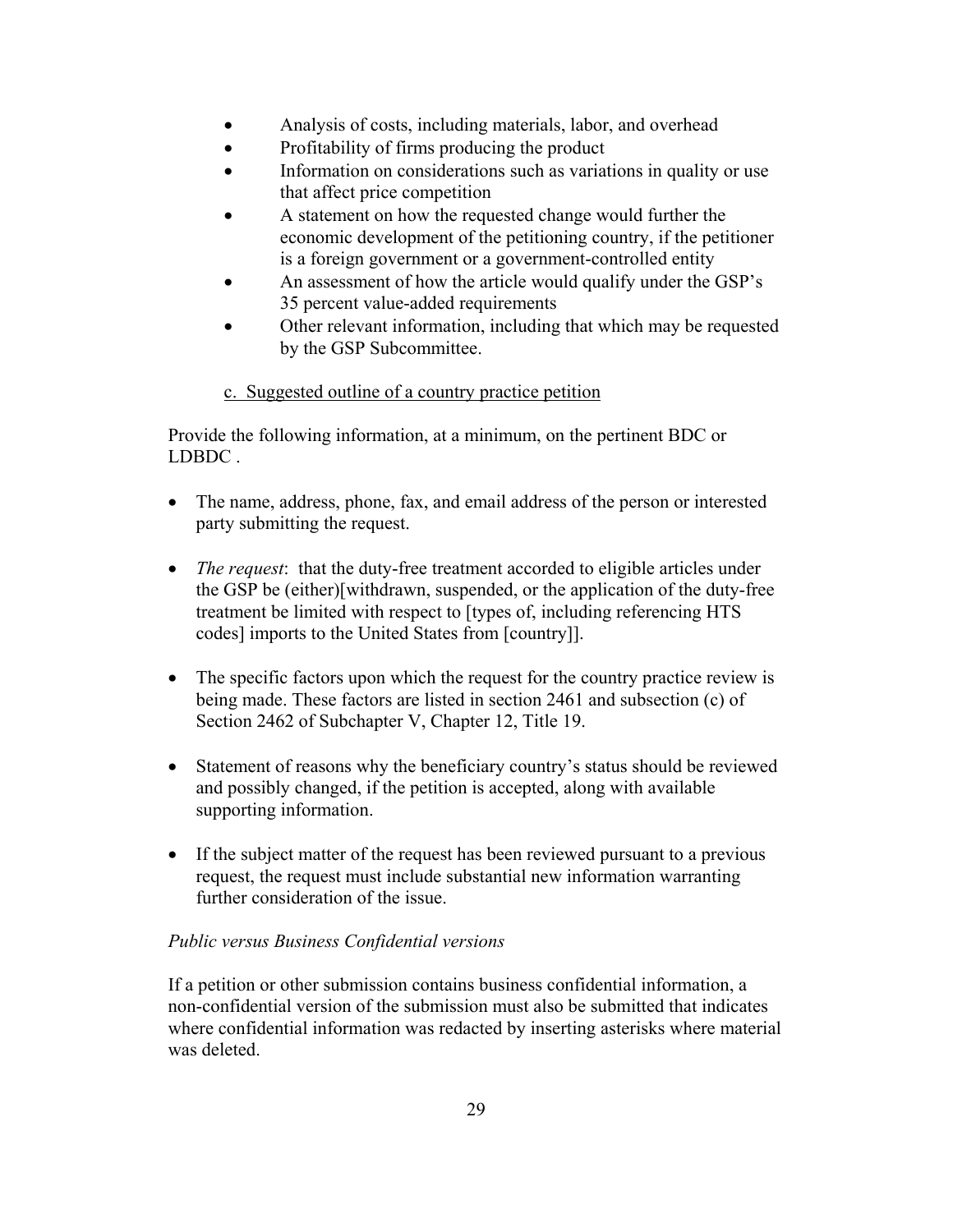For example, suppose a petitioner wants to report that "In 2001, International Widgets suffered losses of \$20 million due to low-priced widgets imported from GSP sources, and had to reduce capacity utilization by 30 percent." If the data in the sentence were business confidential, this would be reported in the business confidential version of the petition with brackets around the business confidential information: "In 2001, International Widgets suffered losses of [\$20 million] due to low-priced widgets imported from GSP sources, and had to [reduce capacity utilization by 30 percent.]" In the public version, however, it would read "In 2001, International Widgets suffered losses of [\*\*\*] due to low-priced widgets imported from GSP sources, and had to [\*\*\*]." It is the petitioner's responsibility to distinguish accurately between business confidential and public information.

The confidential submission must be clearly marked "BUSINESS CONFIDENTIAL" at the top and bottom of every page, and the non-confidential submission must be clearly marked either "PUBLIC VERSION" or "NON-CONFIDENTIAL" at the top and bottom of every page. Both versions must be submitted, but only the public version of the submission is made available for public inspection in the USTR public reading room.

#### *How to submit a petition*

In order to facilitate prompt processing of submissions, the GSP Subcommittee accepts submissions in response to GSP reviews only via electronic e-mail. Submissions that are hand-delivered or sent via regular mail will not be accepted. The email address to which submissions should be sent is given in the relevant notice published in the *Federal Register*.

Submissions should be single copy transmissions in English, and the total submission must not exceed 50 single-spaced pages. E-mail submissions should use the subject line requested in the relevant *Federal Register* notice (e.g., "GSP Country Practices Review") followed by the case number and country name (also reported in the *Federal Register* notice) and, as appropriate, "Petition," "Written Comments," "Notice of Intent to Testify," "Pre-hearing brief," or "Post-hearing brief." (For example, an e-mail subject line might read, "GSP Country Practices Review, 001-CP-02, Bangladesh, Pre-hearing brief.")

Documents must be submitted as either WordPerfect (".WPD"), MSWord (".DOC"), or text (".TXT") files. Documents should not be submitted as electronic image files or contain imbedded images (for example, ".JPG", ".PDF", ".BMP", or ".GIF"), as these type files are generally excessively large and may impede electronic transmission and redistribution to the GSP Subcommittee. Email submissions containing such files will generally not be accepted. Supporting documentation submitted as spreadsheets are acceptable as Quattro Pro or Excel files suitable for printing on  $8\frac{1}{2}$  x 11 inch paper. To the extent possible, any data attachments to the submission should be included in the same file as the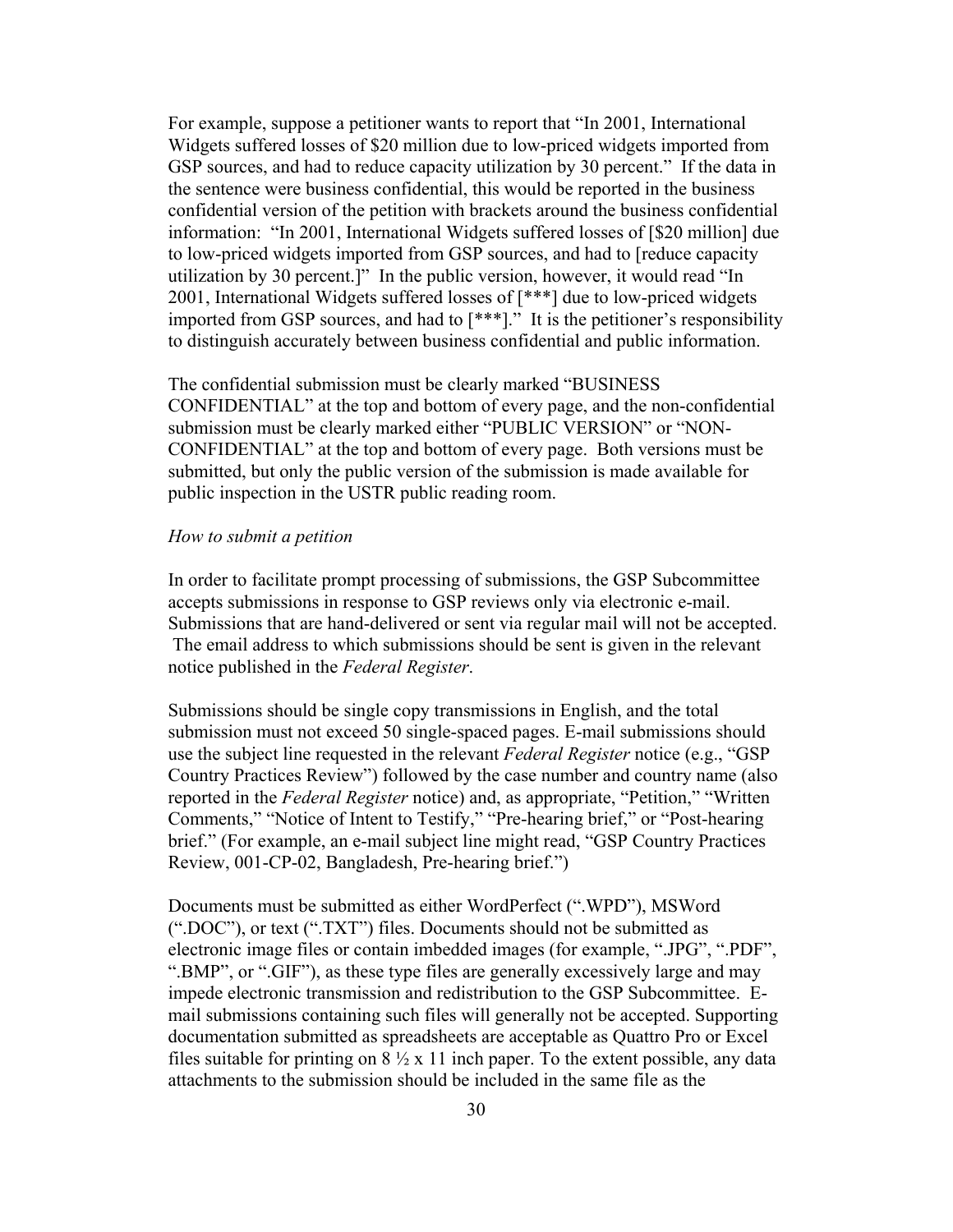submission itself, and not as separate files, to avoid mix-ups and help ensure distribution to and full consideration by the GSP Subcommittee.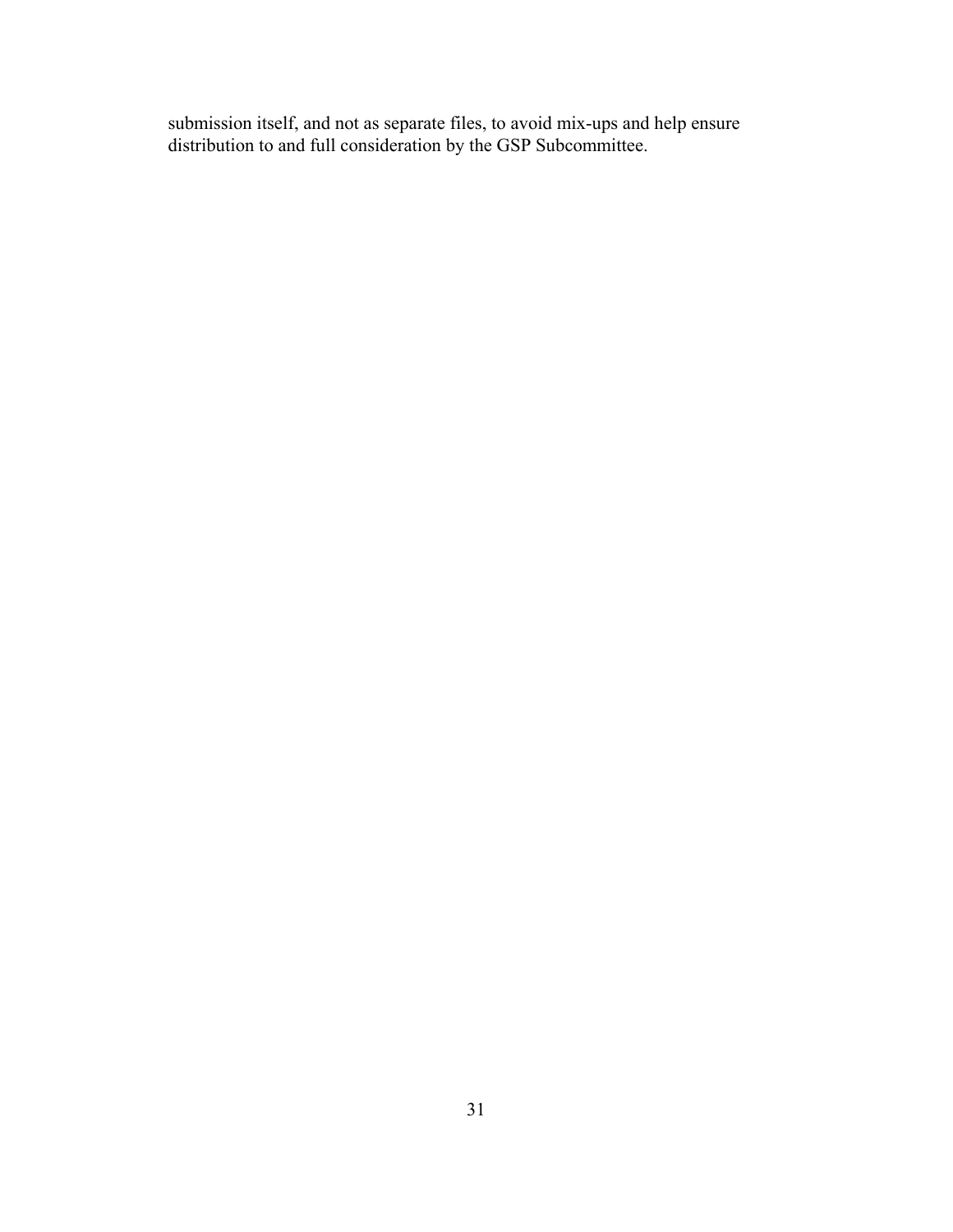# **OTHER INFORMATION SOURCES**

## **Harmonized Tariff Schedule of the United States**

<http://www.usitc.gov/tata/hts/other/dataweb/>

The U.S. tariff schedule is divided into almost 100 chapters, grouped by product type. If you already know the HTS subheading, or code number, for your product, go to the chapter number that is the first two digits of the subheading. (For example, for caviar, which is HTS subheading 1604.30.20, go to chapter 16. For fresh, unprocessed sturgeon roe, HTS subheading 0302.70.20, go to chapter 3.) If you do not know the HTS subheading, you can look it up in the Alphabetical Index at the end of the document.

GSP eligibility for an HTS subheading is shown by the code "A" for Beneficiary Developing Countries) or "A+" (for Least Developed Beneficiary Developing Countries) in the "Special" column of rates of duty. (For example, caviar is GSPeligible, as shown by the "A" in the Special" column of rates of duty for HTS 1604.30.20.) If no such code is shown, the product is GSP-ineligible. If the code " $A^*$ " is shown, that means that some GSP countries are ineligible for that particular product. As described above, those cases of GSP ineligibility are described on page GN 4(d) in the General Notes at the beginning of the HTS.

# **Sources of Trade Data**

## *USITC Dataweb*

<http://dataweb.usitc.gov/>

Registration (free) required. This comprehensive database provides statistics on U.S. imports and exports, by HTS, SIC, SITC, and other groupings, by product, country (or country group, such as EU-15 or **GSP**), and, if desired, by U.S. export/import port. Data are available on an annual, quarterly, or monthly basis, from 1989 to the most recent available month (usually 2 months prior to the present). In addition, there are links to lists of many foreign countries' tariffs.

# *Bureau of the Census*

<http://www.census.gov/foreign-trade/statistics/index.html>

Census' Foreign Trade Division issues the important and well-known monthly trade report, "U.S. International Trade in Goods and Services." On this site you can find statistics on imports and exports, by trading partner, and by State. Historical data series go back as far as 1960.

# *USDA Foreign Agricultural Service*

<http://www.fas.usda.gov/markettradedata.asp>